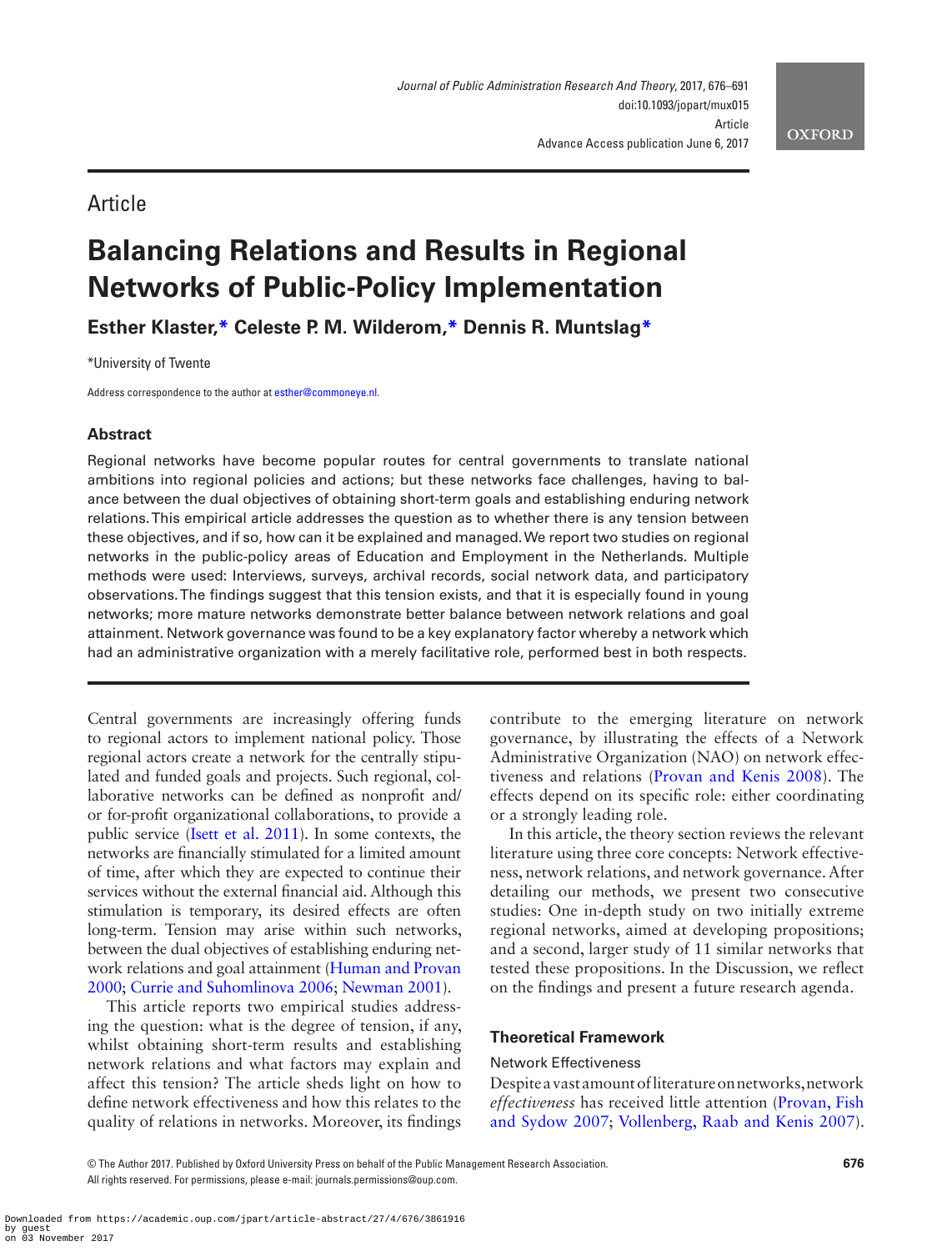Empirical studies of network effectiveness typically examine the effectiveness of the participating organizations, rather than the effectiveness of the network as a whole. Studies with network effectiveness as the dependent variable stressed determinants of network effectiveness—such as network structure, coordination or management ([Burt 2000;](#page-14-1) [Klijn, Steijn and Edelenbos](#page-15-6)  [2010;](#page-15-6) [Lemaire and Provan 2009;](#page-15-7) [Powell 1996;](#page-15-8) [Provan](#page-15-9)  [and Sebastian 1998](#page-15-9); [Sorensen and Torfing 2009](#page-15-10)) rather than measuring the effectiveness construct itself ([Kenis and Provan 2009\)](#page-15-11). One of the reasons why network effectiveness is hard to define is that it is context-dependent ([Kenis and Provan 2009](#page-15-11); [Sydow and](#page-15-12)  [Windeler 1998](#page-15-12)). At its very basis, effectiveness refers to an answer to the question: Have the predetermined goals been realized? [2003](#page-14-2); [Conrad et al. 2003](#page-14-2); [Shortell](#page-15-13)  [et al. 2002;](#page-15-13) [Turini et al. 2009](#page-15-14); [Weiss et al. 2002](#page-15-15)). In many networks, such goals do not exist beforehand, and they may differ from actor to actor, or may change over time. Even when there are pre-defined goals as was in our research context—these may not fully reflect the actual effectiveness of the networks because many participants or stakeholders are involved, each with their own specific objectives and interests (Klijn [2007\)](#page-15-16). Thus, network effectiveness may be in the eye of the beholder.

As some networks have a temporary, project-like character, the project literature offers an interesting view on this. Traditionally, project effectiveness was defined as meeting the qualifications regarding cost, time and quality ([Oisen 1971\)](#page-15-17). These effectiveness criteria, referred to as the "iron triangle," have been the dominant definitions of project effectiveness. Over the last few decades, we have come to see that the failure of a project may have less to do with its formal results, but rather with the criteria used [\(Atkinson 1999;](#page-14-3) [Cooke-Davies 2002;](#page-14-4) [Shenhar et al. 2001](#page-15-18)). A famous example of a failure on paper, as the project largely exceeded time and budget whereas now seen as a success, is the Sydney Opera House: it became the city's main tourist magnet ([Shenhar et al. 2001](#page-15-18)). Since then, scholars have offered alternative ways to define project effectiveness. For example, [Cooke-Davies \(2002\)](#page-14-4) distinguished between project management success, measured against the criteria of time, costs and quality; and project success, as perceived by relevant stakeholders.

Network effectiveness literature seems to have adopted this point of view. A frequently used approach when incorporating a stakeholder's perspective on network effectiveness is to distinguish between network, organization, client, and community level effectiveness—or combinations thereof ([Ferlie, Fitzgerald](#page-15-14)  [and Turini 2009](#page-15-14); [Klijn 2007;](#page-15-16) [Provan and Milward](#page-15-19)  [2001;](#page-15-19) [Sydow and Windeler 1998;](#page-15-12) [Turini et al.](#page-15-14)  [2009\)](#page-15-14). Depending on the specific research questions,

stakeholders may be defined as network members, funders, clients, or the general public. This present study focuses on the dynamics between establishing network relations among its members and realizing predetermined objectives. Therefore, network members' perceptions of effectiveness are included, in addition to an objective measure of "realizing predetermined targets."[1](#page-1-0)

#### Network Relations

The connection between network effectiveness and relations has been heavily debated among network scholars ([Herranz 2010;](#page-15-20) [Kenis and Provan 2009;](#page-15-11) [McGuire 2006](#page-15-21)). An often stated criticism of network effectiveness studies is that effectiveness *indicators* are used as effectiveness *criteria,* compensating for the lack of more objective outcome criteria. Examples of effectiveness criteria are "soft" indicators such as trust and shared learning [\(Kenis and Provan 2009](#page-15-11)). The network can be (mistakenly) viewed as effective when participants are merely collaborating well [\(Herranz](#page-15-20)  [2010;](#page-15-20) [McGuire 2006](#page-15-21)). According to [McGuire \(2006](#page-15-21), 39): "*Because collaboration is the new form of governance, it follows that collaboration in and of itself must be desirable. Thus, many studies, perhaps wrongly in some cases, equate the presence of collaboration with the success of a program without adequate empirical verification.*" Other scholars argue that traditional measures of effectiveness may not apply to networks ([Mandell and Keast 2008](#page-15-22)) in which there is an emphasis on the need to build strong relationships and achieve intangible outcomes, such as trust and reciprocity; aspects that typically do not belong to the assessment of organizational effectiveness itself. [Sydow and Windeler \(1998\)](#page-15-12) defined traditional *organizational* effectiveness in terms of achieving goals, productivity or profitability; they noted that *network* effectiveness must also take intangible aspects into account. On combining these two perspectives, network effectiveness consists of both "hard" (e.g., innovativeness, problem solving capacities of the results, robustness of results, and efficiency) and "soft" performance measures (e.g., trust, involvement/commitment of stakeholders, contact frequency, support for results, and absence of deadlocks or stagnation; [Klijn, Steijn](#page-15-6)  [and Edelenbos 2010](#page-15-6)). In the empirical part of this article, we distinguish network effectiveness by focusing on network results and relations. The method section details the operationalizations.

<span id="page-1-0"></span><sup>1</sup> Study 1 initially used an objective, quantitative measure for network effectiveness. During the interviews we learned that network members often questioned whether this single measure of goal attainment covered "how well" the network was functioning as a whole. Therefore, Study 2 included both an objective and a subjective measure of network effectiveness.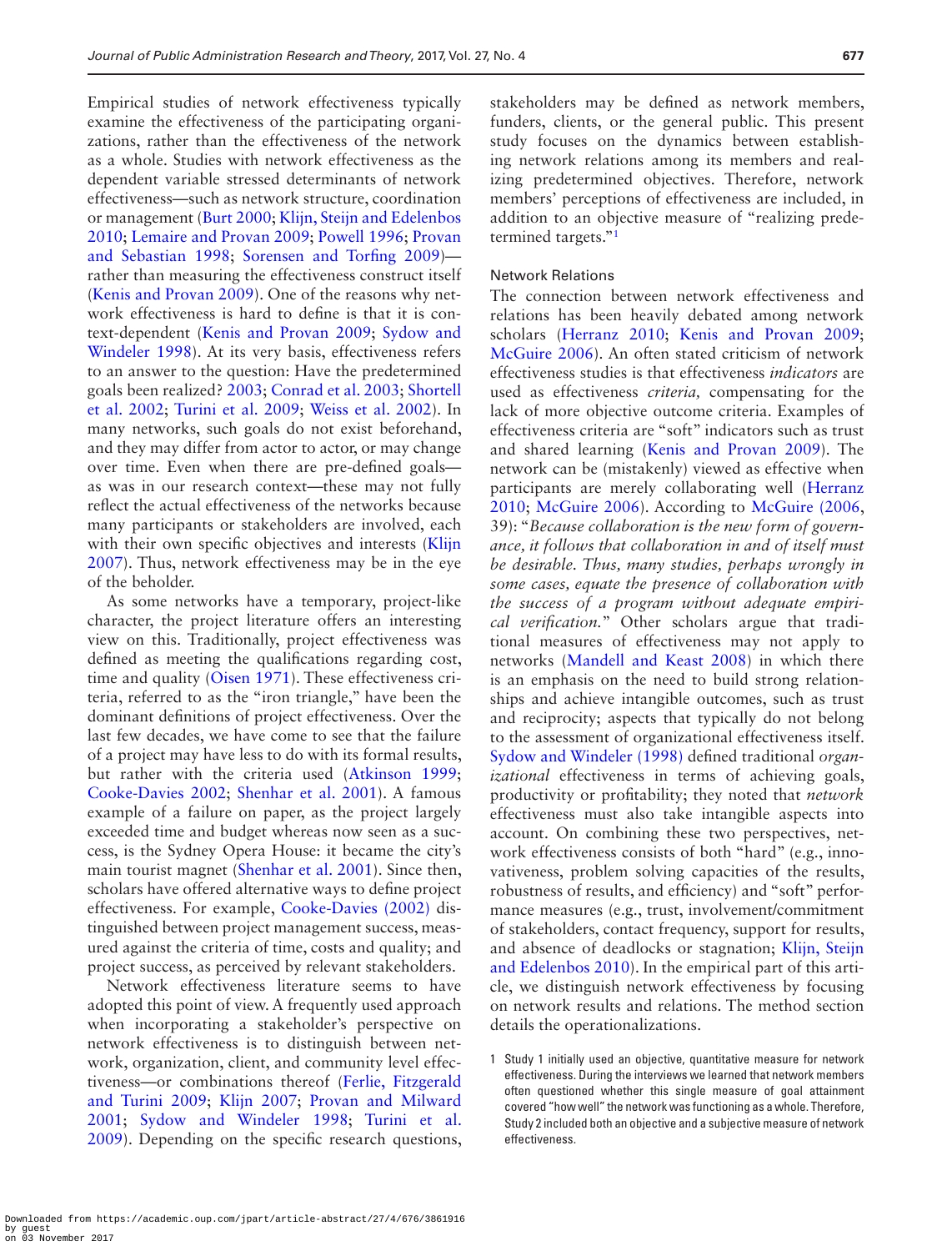Regardless of whether network relations should be seen as a criterion or an indicator of network effectiveness, the concept of (quality of) network relations is valuable. Most literature on determinants of network effectiveness underlines the positive effect of relations on effectiveness. Determinants such as trust, reciprocity, cooperation, communication, information sharing, and commitment to the common purpose of the network are claimed to enhance the network's internal integration, which in turn is regarded as benefiting the overall network effectiveness ([Agranoff and McGuire](#page-14-5)  [2001;](#page-14-5) [2003](#page-14-6); [Conrad et al. 2003;](#page-14-2) [Ferlie and Pettigrew](#page-15-23)  [1996;](#page-15-23) [Mitchell and Shortell 2000;](#page-15-24) [Provan and](#page-15-19)  [Milward 2001](#page-15-19); [Provan and Sebastian 1998;](#page-15-9) [Vangen](#page-15-25)  [and Huxham 2003\)](#page-15-25). The assumption that high-quality collaboration is associated with high goal attainment is found particularly in literature on inter-organizational relations and policy networks. However, there is evidence that collaborative networks may be torn between obtaining short-term goals and establishing enduring network relations ([Currie and Suhomlinova](#page-14-0)  [2006;](#page-14-0) [Human and Provan 2000](#page-15-1); [Newman 2001\)](#page-15-2). Strong performance management may clash with, for example, network building and leadership [\(Currie,](#page-14-7)  [Grubnic and Hodges 2011](#page-14-7)). This triggers the question as to what role network governance may play in the presumed tension between network effectiveness and relations.

## Network Governance

Although networks are often defined as being horizontal ([Alter and Hage 1993](#page-14-8); Sørensen and Torfing 2009), they are, in practice, being steered to some degree. First, networks may be subject to strong external influencers. In the context of public-sector networks, the central government—which is not a regular member of regional networks—initiates the networks, shapes the frame and scope, and may affect network composition and membership. Consequentially, network goals and actions are bound by parameters set by central government and the central government looms continuously over the networks from the outside, hereby creating a "shadow of a hierarchy" [\(Currie et al. 2011;](#page-14-7) [Scharpf 1997](#page-15-26)).

Second, within the networks themselves, there is often a form of leadership or governance present, as the networks may be too large or complex to be managed in a purely self-governed fashion. The three models of [Provan and Kenis \(2008\)](#page-15-3) illuminate different types of network governance and leadership. They distinguish between shared-participant, lead-organization and NAO-governed networks. A network that is governed by organizational members is known as a *shared-participant* governed network. Such networks are typically dense, relatively small, and require high trust levels and commitment among its members. In a *lead-organization* governed network, one of the members, for example, a large municipality, is responsible for coordinating the network. A NAO-governed network has an (often externally hired) administrator to coordinate the activities. In those instances where the NAO is an actor from within the network, he/she has been granted those coordinating and administrative tasks rather than being a representative of a single organization.

Network coordination through a central core agency/actor has been found to enhance network effectiveness [\(Conrad 2003;](#page-14-9) [Jennings and Ewalt 1998;](#page-15-27) [Provan and Milward 1995;](#page-15-28) [Provan and Sebastian](#page-15-9)  [1998\)](#page-15-9), due to a higher level of control over the behaviors of network members and more efficient communication and decision-making processes. Crucial in this is that this central actor is trusted and its role is seen as legitimate by all network members. All three network types can be viewed as being ideal types: In practice, variations and combinations occur and the NAOs can adopt different roles. As will be illustrated in this study, their different roles have substantial effects on networks' functioning.

## **Methods**

Two successive studies were conducted. The first study aimed to explore effective network dynamics of two opposite cases, which enabled in-depth insights into network processes, governance, and outcomes. The second study examined whether the same findings would hold in a larger study with less extreme cases and searched for explanations for the counter-intuitive findings of Study 1. Note that the studies reported in this article are not social network analyses in the classical sense, but exploratory studies combining various qualitative and quantitative methods.

## Research Design and Sample Selection

#### **Research Context**

Study 1 consisted of two regional networks in the policy domain of lifelong learning (LLL). The Dutch government's aim was to upgrade the educational level of the Dutch working population, by encouraging adults to engage in "LLL" activities. To this end, it stimulated the emergence of regional networks, by funding these for a maximum of 4 years. After that period, they were expected to continue their services without financial aid from the central government. These networks were comprised of various public and private sector actors, including local governments, schools for vocational education, schools for higher education, and employers' associations. All the networks had similar objectives: To increase the number of (employed and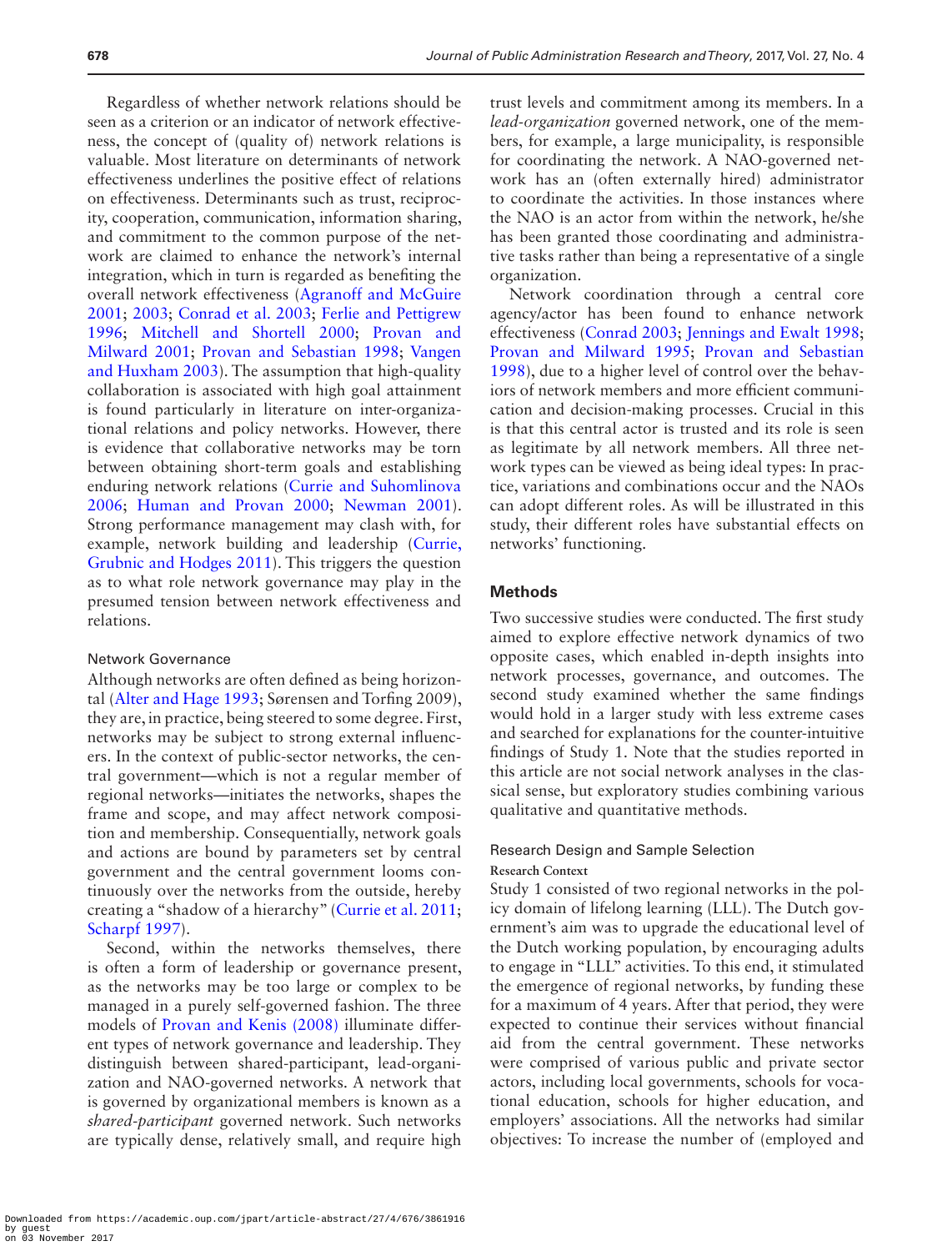unemployed) adults. They made use of two LLL instruments: Work-Based Learning trajectories (WBL) and Recognition of Prior Learning (RPL)[.2](#page-3-0)

#### **Research Design**

It is common practice in exploratory-type studies to examine extreme cases [\(Eisenhardt 1989;](#page-15-29) [Pettigrew](#page-15-30)  [1990\)](#page-15-30). In the first study, two opposite regional networks were compared in a universe of in total 37 LLL networks: North, the lowest performing network, and South, the highest performing network. The main selection criterion was the extent to which the networks met their predetermined, quantitative targets. They were comparable in terms of regional size (the number of citizens) and network age (both had operated for 2 years).

In order to explore the findings of Study 1 in a broader context, a "cross case analytical" study [\(Barzelay et al.](#page-14-10)  [2003\)](#page-14-10) added three project types, each also concerned with education and employment: School Drop-outs (SDO), Youth Unemployment (YU), and Technology, Education and Employment (TEE).<sup>3</sup> Since we were particularly interested in whether Study 1's findings would hold in a similar sample of non-extreme cases, the networks were not preselected based on performance levels. Eleven randomly selected regional networks within four regions (North, East, South, and West) were investigated. These regions, taken together, can be seen as representative of the Netherlands as a whole—which adds to the generalizability of the findings. Even though the sample of networks was drawn randomly, the regions were comparable in size.

#### Data Collection Processes

Both studies were mainly qualitative, supplemented with quantitative data (*Jick 1979*; Martinez et al. [2003;](#page-15-32) [Sydow and Windeler 1998\)](#page-15-12). In the first study, all network members were interviewed (i.e., 100% coverage). In the second study, the interviewees were selected, based on expert opinions, from key central governmental actors [\(Burt and Minor 1983](#page-14-11); [Scott](#page-15-33)  [1991\)](#page-15-33). Next, snowball sampling was used to include

more respondents ([Goodman 1961](#page-15-34)). In total, 75 semistructured, face-to-face interviews were conducted ([table 1\)](#page-4-0). The interviews with network members addressed a range of questions, including respondents' definitions and perceptions of: network effectiveness, their perceptions of network relations, governance, developments and events since (and even before) the start of the network. The interviews with central government's directors and policy officers were aimed at collecting relevant background information about the networks, including funding regulations, goals and targets, and relevant events.

A written survey was distributed in both studies, among the members of the networks. In the first study, 12 of the 16 sent questionnaires were returned. One hundred questionnaires were distributed (directly to the interviewees and via the network leaders) in Study 2, of which 37 were returned. After eliminating two incomplete questionnaires, 35 questionnaires were used; they detailed the dynamics of nine regional networks. The questionnaires were filled out by network members from various organizations: Schools (16), municipalities (9), employers (5), social-security providers (3), and regional platforms (2). In both studies, the survey response was rather limited; we will address this in the discussion section.

In both studies, archival official records on the networks' goal attainment were also analyzed, including funding proposals and monitoring reports. These were provided by the central government, regional actors, and some were freely available on the Internet. These were primarily used for determining the level of goal attainment.

As the first study was largely exploratory, a wide range of methods were used: In addition to interviews, surveys, and archival data, two other types of datasets were obtained. Social network data were collected in order to reveal communication and power patterns. Also, two network meetings were attended and scrutinized in order to observe patterns of leadership and decision-making. These two additions were combined with the interview data and used to typify the network's governance. The first study showed that interviews provide substantial and consistent information about network governance. Therefore, because we had broadened the research to 11 networks in Study 2, we narrowed down the number of methods and relied mainly on the interviews for determining governance type. Survey and archival data were also analyzed.

#### Measures

Both studies focused on three main network dynamics: goal attainment, network relations, and governance. In addition, the second study included the variable "perceived effectiveness," and the following contextual

<span id="page-3-0"></span><sup>2</sup> WBL means someone receives educational credits alongside a day job, which often takes place on the employee's work floor. RPL is aimed at adults who have plenty of working experience, but few formal diplomas. Practical experience is then formalized, via a standardized procedure, into a certificate, which can be used to be exempted from formal education.

<span id="page-3-1"></span><sup>3</sup> The purpose of the School drop-out project (SDO) was to reduce the number of pupils who leave school before they obtain their basic qualifications by 40%, within 4 years. The objective of Youth Unemployment (YU) was to slow the increase of youth unemployment rates—a result of the economic crisis—in the Netherlands. Technology in Education and Employment (TEE) aimed to increase the number of students and employees in the technical or technological sectors where, despite the economic crisis, there were still shortages.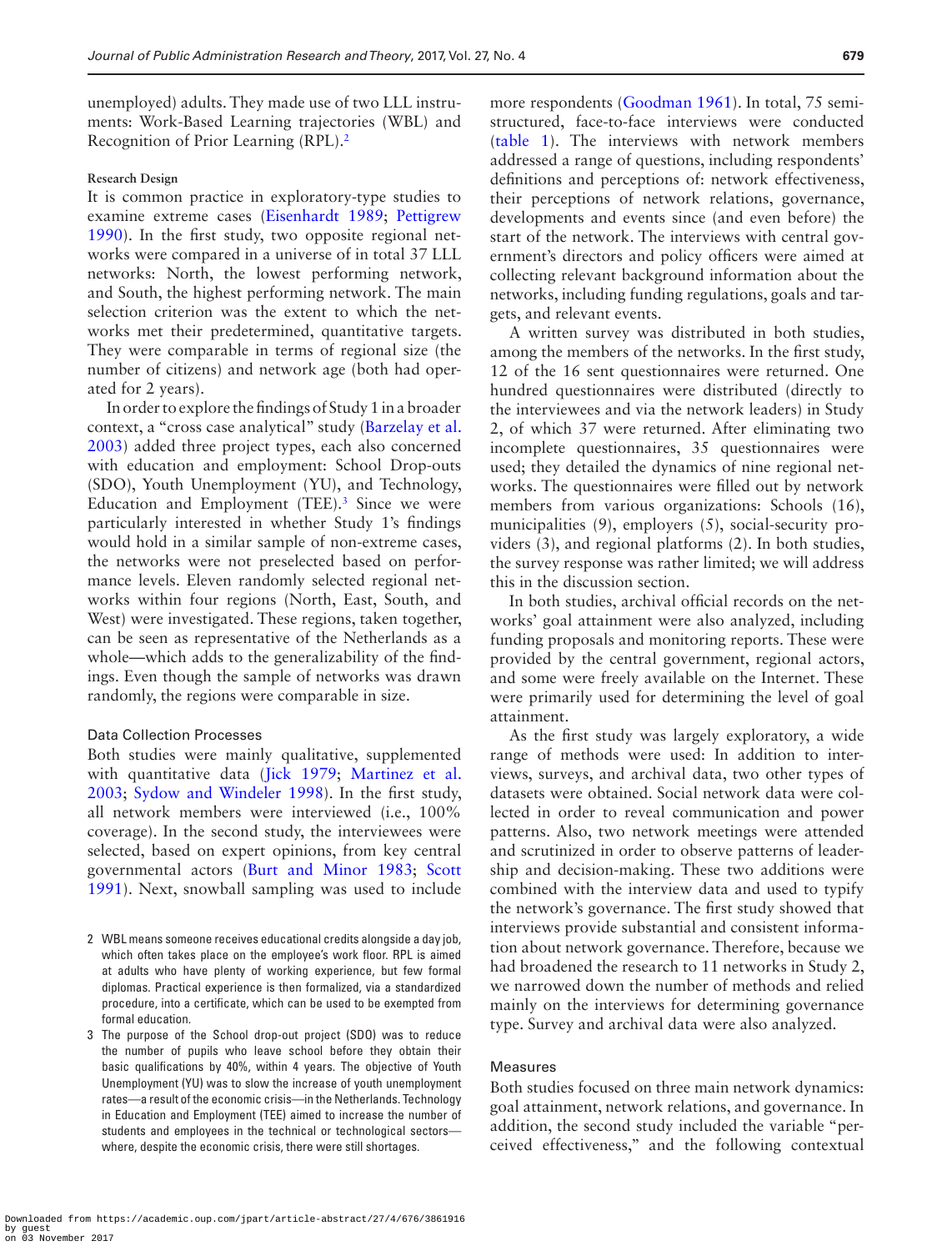factors: network age, size, sector, and idiosyncratic regional context.

## **Goal Attainment**

The variable "goal attainment" was defined as the extent to which networks met their predetermined, quantitative targets. The data came from archival records. In the first study, these measures were the percentage of RPL- and WBL-targets realized. The second study concerned four different types of networks, each with its own type of targets. As a result, we had to look for ways to compare the projects: We compared the goal attainment of each network to the Dutch national average performance of that particular project. Networks performing at the Dutch national average were given a score "3." Those performing within the top 20% of highest performing networks received a "5," those performing at the bottom 20% were given a "1," and so forth.

## **Perceived Effectiveness**

Goal attainment is not always seen as the single objective of each network. Hence, we developed a measure for perceived network effectiveness, to complement the earlier used objective measure of goal attainment. This new survey measure was based on theoretical indicators of network effectiveness, as well as on interview data from the first study (top [table 2](#page-4-1)). Factor analysis showed that the 11 items (answered on a 5-point Likert scale) formed a single factor: perceived network effectiveness (Cronbach's alpha .91).

## **Network Relations**

To measure the perceived quality of network relations in the first study, an eight item survey was used, adapted from [Chatman and Flynn \(2001\),](#page-14-12) with a 5-point Likert scale. Example items are: "There is a high level of cooperation between network members," and "I trust the other network members to do as

<span id="page-4-0"></span>

|            | Regional Network Actors | Central Governmental Informants | Total |
|------------|-------------------------|---------------------------------|-------|
| Study 1    | 16                      | 4                               | 20    |
| Per region | North: 10 South: 6      |                                 |       |
| Study 2    | 39                      | 16                              |       |
| Per region | North: 7 East: 14       |                                 |       |
|            | South: $9$ West: $9$    |                                 |       |
| Total      |                         |                                 |       |

<span id="page-4-1"></span>

|  | Table 2. Questionnaire Items Measuring Perceived Effectiveness and Network Relations |  |  |
|--|--------------------------------------------------------------------------------------|--|--|
|  |                                                                                      |  |  |

| Perceived Effectiveness                | # Items        | Exemplar Items <sup>a</sup>                                                                                                                                                                        | Sources                                                                  |
|----------------------------------------|----------------|----------------------------------------------------------------------------------------------------------------------------------------------------------------------------------------------------|--------------------------------------------------------------------------|
| Overall                                | $\mathbf{1}$   | Overall I feel that this network is effective                                                                                                                                                      | McGuire and Silvia 2009                                                  |
| Organization level<br>effectiveness    | 3              | This network has added value for my organization; This<br>network has added value for my clients                                                                                                   | Klijn 2007; Provan and<br>Milward 2001; Study 1                          |
| Network level<br>effectiveness-current | 5              | We succeed at realizing predetermined targets; The actions<br>of our organizations are well aligned; We succeed at<br>taking joint actions                                                         | Provan and Milward 2001;<br>Study 1                                      |
| Network level<br>effectiveness-future  | 2              | I expect that we will continue the measures and services<br>after the funding ends; I expect that these measures will<br>continue to be effective                                                  | Klijn, Steijn and Edelenbos<br>2010; Provan and Milward<br>2001; Study 1 |
| Network relations                      |                |                                                                                                                                                                                                    |                                                                          |
| Trust                                  | $\overline{4}$ | Partners generally live up to their agreements; Partners<br>are generally honest to each other; Partners do not take<br>advantage of each other; Partners often do more than<br>strictly necessary | Mayer 1995; McEvily and<br>Zaheer 2006; Rousseau<br>1998; Sako 1998      |
| Organizational<br>commitment           | 2              | My organization is willing to invest time and money in this<br>network; My organization is willing to align operational<br>actions in accordance with decisions made in the network                | Allen and Meyer 1990                                                     |
| Individual commitment                  | 2              | This project's objective matters a great deal to me; I'm<br>willing to make an effort beyond what is expected of me                                                                                | Allen and Meyer 1990                                                     |
| Communication                          | 2              | Meetings are held frequently; I frequently meet or contact<br>my fellow network members outside of the formal<br>meetings                                                                          | Klijn, Steijn and Edelenbos<br>2010                                      |

*Note*: a Translated from Dutch.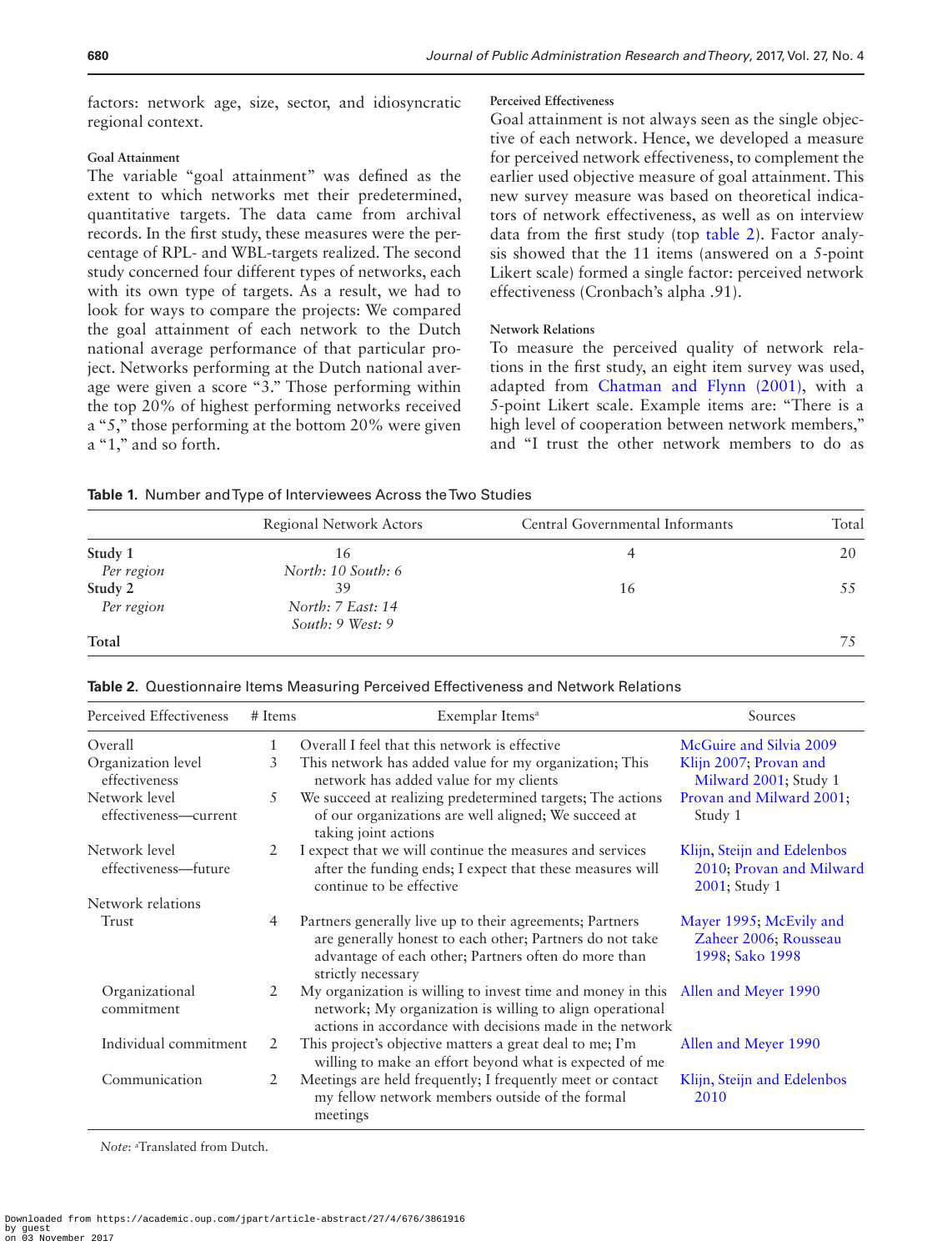promised." We asked how the two networks had developed over their 2 years of operation. Current and retrospective data were collected by asking respondents to answer each of the eight questions twice: for the first year (Cronbach's alpha .95), and for the second year (Cronbach's alpha .94).

We expanded this measure in Study 2 by including items on communication and frequency of contact, as social network data was not collected in this study. The resulting survey consisted of 10 items that were derived from the literature on inter-organizational and network relations (bottom [table 2\)](#page-4-1). Factor analysis revealed that "network relations" consisted of two distinct factors: (1) Inter-personal relations (Cronbach's alpha .81), which consisted of six items on individual commitment and frequency of contact, and (2) Inter-organizational relations (Cronbach's alpha .75), incorporating four items on organizational commitment and trust (Supplementary Appendix I).

#### **Network Governance**

Using [Provan and Kenis' \(2008\)](#page-15-3) ideal types, Study 1 collected social network, observational, and interview data to assess network governance; Study 2 collected interview data. Social network data were collected from the complete list of network members; respondents were asked to indicate, on a 4-point scale, (1) how often they interacted with each member and, (2) how much influence they thought each member had on decision-making processes. We then used UCINET to calculate the networks' overall density (i.e., the sum of all direct ties, divided by the maximum possible number of direct ties), as well as their in-degree centrality (i.e., an indication of how central an organization is within the network, based on the perception of the other network members; [Borgatti, Everett and](#page-14-14)  [Freeman 2002\)](#page-14-14). Visone ([Brandes and Wagner 2004](#page-14-15)) was used in order to arrive at [figure 1](#page-6-0). The observational data were collected by attending a randomly selected network meeting in each region, during which the main author took notes and observed intergroup behavior. Such observations included who chaired the meetings and who was most actively involved in decision-making. The interview data elicited recollections of the inception of the networks (e.g., who took the initiative), how they are currently governed (e.g., who organizes and chairs the meetings), and what developments had occurred.

#### **Additional Predictive and Control Variables**

In Study 2, several additional, archival-based variables were included: (1) Network age (i.e., number of years in existence), (2) Network size (i.e., the number of participating organizations), (3) Sector (i.e., "public"

or "multi-sectoral"), and (4) Idiosyncratic regional context.[4](#page-5-0)

## Process of Data Analysis

#### **Interview Data**

The 75 interviews took 75 min, on average, were audiotaped and transcribed verbatim. The interviews were conducted, coded, and analyzed by the main author and two advanced MSc students, using the QSR NVivo 8.0 software package. Prior to the coding process, a set of fairly global categories based on the theory and the interview questions was developed ([Popping 2015\)](#page-15-40). We commenced with reading and rereading the transcribed interviews in full, so as to grasp the key themes. The interview data were analyzed by forming codes and sub codes via an inductive approach [\(Goetz and](#page-15-41)  [LeCompte 1981](#page-15-41); [Patton 2002;](#page-15-42) [Popping 2015\)](#page-15-40), and these were assigned to the main categories [\(table 3\)](#page-6-1). The categories and codes were fine-tuned, extended and revised during the coding process [\(Goetz and](#page-15-41)  [LeCompte 1981;](#page-15-41) [Patton 2002;](#page-15-42) [Popping 2015\)](#page-15-40).

Next, the sub codes were carefully analyzed, and the networks were compared case-by-case. Through this process, patterns emerged within each case and across cases. For example, four overall types of network governance emerged: Shared-participant, lead-organization, coordinating-NAO, and leading-NAO. Also, four overall phases of events were identified: The situation prior to the start of the network, network formation, implementation of measures, and evaluation and adaptation. Quotes that are representative of an interesting pattern or relation are included in the results section, in order to illustrate the insights.

#### **Survey Data**

To test proposition 1, we explored whether the dependent variables (goal attainment, perceived effectiveness, interpersonal, and inter-organizational relations) are at odds with each other. The mean scores of the 11 networks were compared, as well as the correlations of all the dependent, predictive and control variables ([table 5](#page-10-0) shows the main descriptive statistics and correlation matrix with related *p* values for significance tests of the quantitative variables). The results show that goal attainment and inter-personal

<span id="page-5-0"></span><sup>4</sup> A region's context was assessed with four criteria: Unemployment rates; youth unemployment rates; educational levels; and school dropout rates prior to the start of the networks. These data were collected from various official archival records and were compared to the national Dutch average. Each region received a score from 1 to 5: "1" indicated that the region was in a highly disadvantageous position compared to the national Dutch average, and a "5" indicated that a region was in a comparatively highly advantageous position. A "3" meant that a region's context was similar to the national Dutch average, et cetera. Scores were given independently by both the main author and two MSc students, and then discussed and concluded afterwards.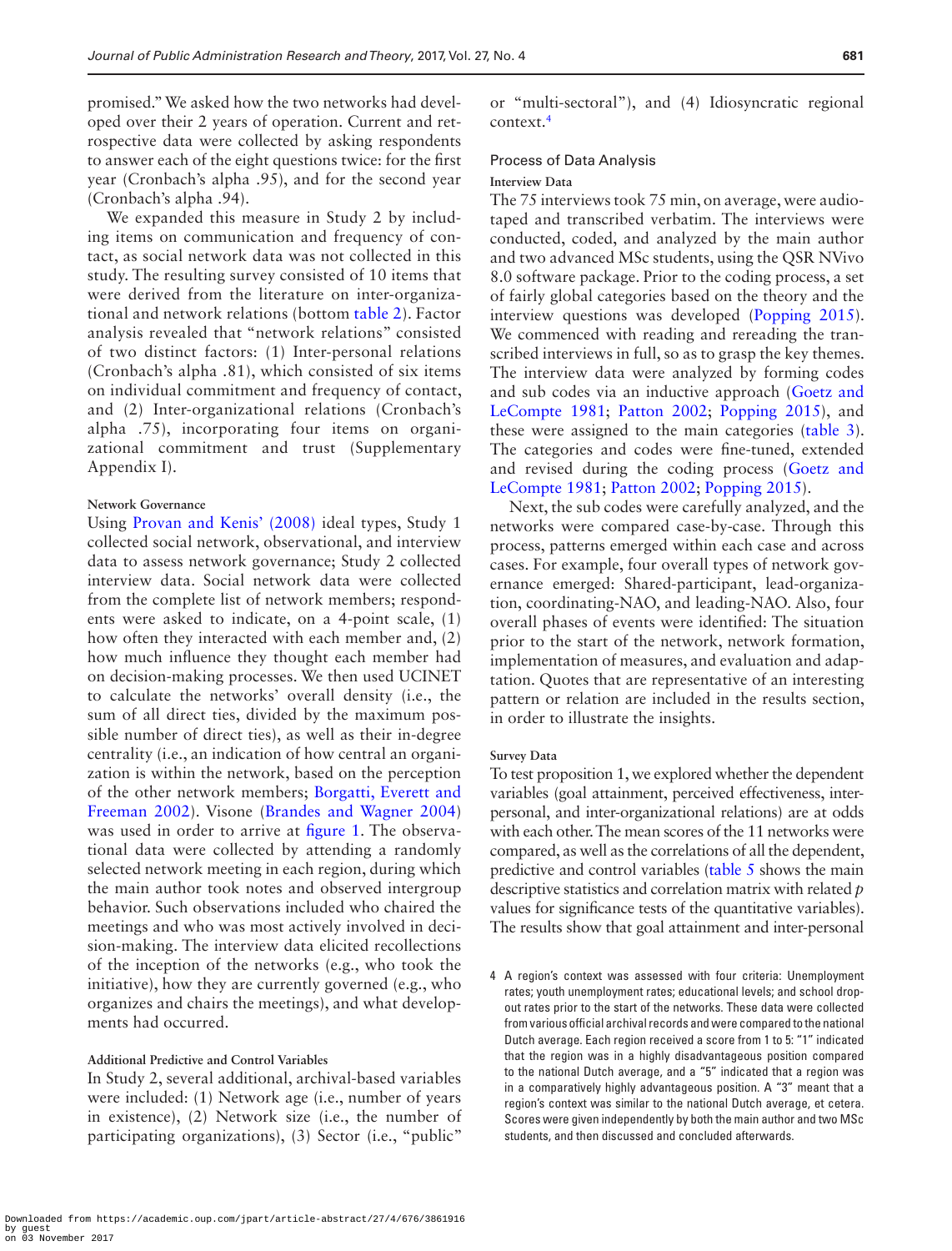#### South (Density: 45%)

North (Density: 70%)



<span id="page-6-0"></span>**Figure 1.** Visualization of Two Regional Lifelong Learning Networks

| Category           | Exemplar Codes                                     | Exemplar Sub Codes                                                                               |
|--------------------|----------------------------------------------------|--------------------------------------------------------------------------------------------------|
| Historical context | Prior related activities                           | New interventions; strengthening existing interventions                                          |
|                    | Prior relations                                    | Feuds from past; competition; high trust; neutral/no trust;<br>distrust (prior)                  |
| Regional context   | Regional context                                   | Economic situation; population; unemployment rates/drop-out<br>rates before start                |
|                    |                                                    | Strong regional tradition; mainly local orientation                                              |
| Development        | Start of the network                               | Initiative; incentive/urgency                                                                    |
|                    | Changes/events                                     | Change of project leader; change of participants; granted<br>funding; denied funding; monitoring |
|                    |                                                    | Network formation; implementation; evaluation and adaptation                                     |
| <b>Network</b>     | Network organization                               | Steering group; working groups                                                                   |
| governance         | Formal/informal network leadership                 | Internal; external; none; shared; appointed; emerged                                             |
|                    | Governance type                                    | Shared-participant; lead-organization; coordinating-NAO;<br>leading-NAO                          |
|                    | Decision-making process                            | Dominant actors; equal distribution of influence; roles and tasks<br>of network leader           |
| Effectiveness      | Type of measures developed                         | Coaches; one-stop-shop; client-follow-up system                                                  |
|                    | Organization of measures Realization<br>of targets | Collective actions; execution in individual organization                                         |
|                    | Quality of measures                                | Satisfaction with results; client satisfaction                                                   |
|                    | Expected endurance                                 | Probability of continuation of network relations; of activities/<br>measures                     |
| Network relations  | Communication                                      | Frequency; quality/satisfaction                                                                  |
|                    | Trust                                              | High trust; neutral/no trust; distrust (current)                                                 |
|                    | Commitment                                         | Relevance to individual; relevance to organization; urgency for<br>the region as a whole         |

<span id="page-6-1"></span>

|  |  | Table 3. Categories and Exemplar Codes and Sub Codes From Interviews |  |  |  |  |  |
|--|--|----------------------------------------------------------------------|--|--|--|--|--|
|--|--|----------------------------------------------------------------------|--|--|--|--|--|

relations had a significant negative correlation. Thus, the difference between goal attainment (or results) and inter-personal relations was calculated to operationalize "tension". Two different multiple regression models were tested for proposition 2 with the dependent variable "tension" [\(Cohen et al. 2013](#page-14-16)). Model I only includes the control variables (size, sector, and regional context); Model II includes network age.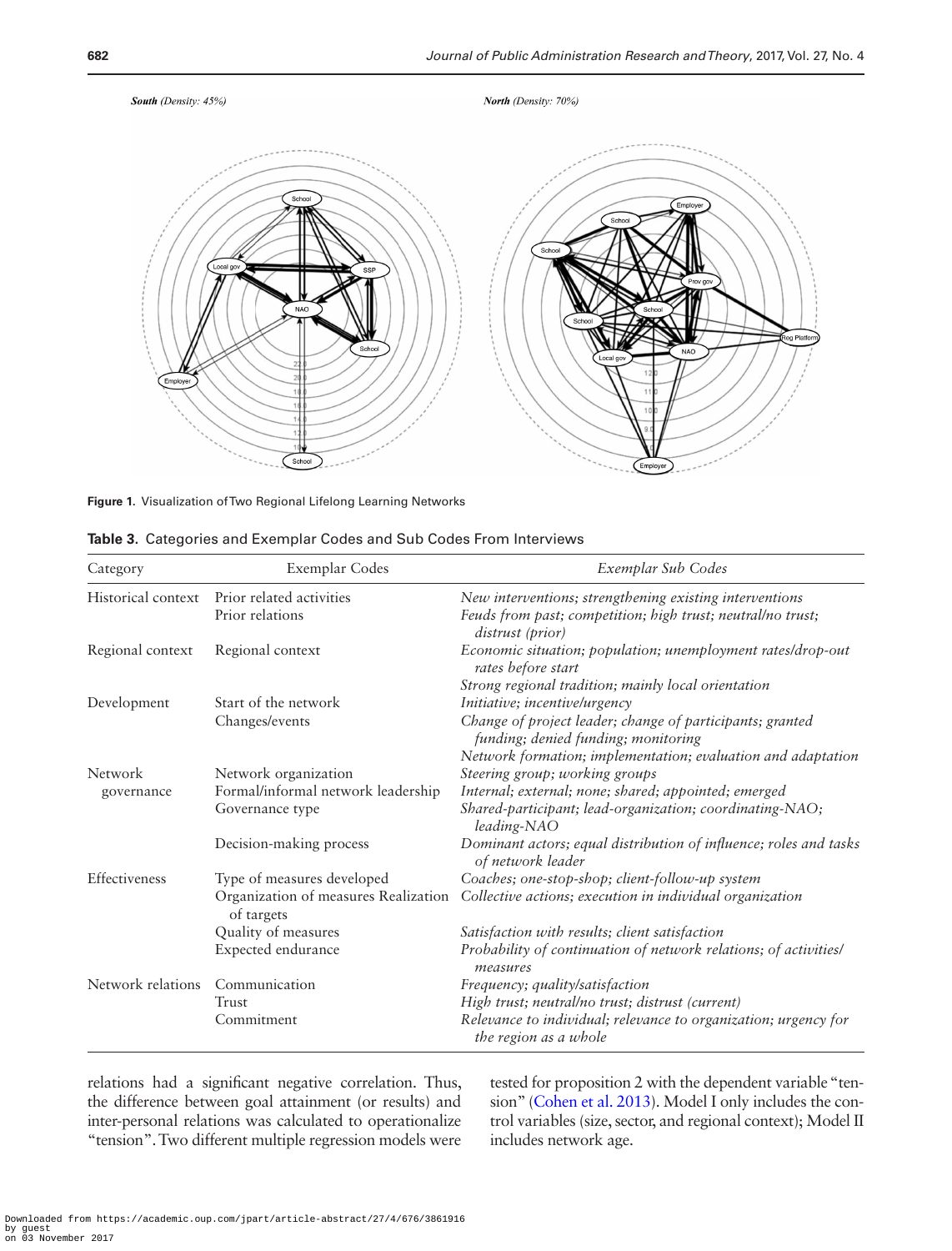A series of regression analyses were conducted for each of the dependent variables in Study's 1 resulting propositions 3 and 4: Goal attainment, perceived effectiveness, inter-personal and inter-organizational relations. Model III only included the three control variables. Model IV, which tested proposition 3, transformed the nominal data on governance types into a binary dataset: "centralized" (lead-organization and "leading-NAO" networks) and "decentralized" networks (shared-participant and "coordinating-NAO" networks). Model V lists the result of testing proposition 4. Three dummy variables were formed for the four types of governance networks; the shared-participant network was chosen as the referent variable.

## **Findings Study 1**

Central governments often translate national ambitions into regional policies and actions, including the formation and maintenance of effective regional networks. In the below, we first report the findings on two such networks concerned with the newly decentralized policy issue of LLL. Both networks' results were extreme in the sense that, compared to the other LLL networks in the country, one (South) had the highest output, whereas the other (North) had the lowest. We derived four propositions from both cases and examined them, in Study 2, in 11 different, less extreme regional networks concerned with four policy issues: LLL, SDO, YU, and TEE.

In Study 1, both the interview and survey data showed that network collaboration was particularly troublesome in the highly performing network in South, whereas North had built quite solid inter-organizational relations [\(table 4\)](#page-7-0). To give possible explanations for these patterns, we first need to take a close look at the compositions and contexts of both networks, after which we will analyze their development.

## Characteristics of the Two Networks

The two studied networks had similar objectives, but were different in terms of their composition: Their actors, the interrelations between the actors, their types of governance, and their historical contexts that affected these governance types.

#### **Network Actors and Their Interrelations**

North was comprised of 10 organizations. Several of them had a direct gain from the network, including four schools (two of which were competitors), a local government, a social-security agency, and two employers' associations. The schools' primary objective was to "sell" LLL instruments to employers, which makes it a market-like relationship. The local government and social-security agency were responsible for the physical service center. The provincial governmental agency and a public-sector economic regional platform did not gain directly other than "wanting to see the region do well economically" and acted more or less as neutral mediators.

South consisted of seven organizations: three schools (none of which were competitors), a local government, a social-security agency, an employers' association, and an agency specialized in providing RPLs to employed adults. The latter organization was interesting, as it took on a highly central role in the network, as we will illustrate in the next paragraph. Note that the municipal and provincial governmental actors in both networks were regular network members without legislative or funding authority in this context.

#### **The Emergence of Network Governance**

The director of the agency in South that provided RPLs had a dominant role in the network. The agency came about due to a collaboration between the three schools, a few years before the central government's LLL project commenced, and grew into an independent organization with its own director and board. When the national LLL project started and regional networks had to be formed, this agency's director took on the task of coordinating the network. Pushed by the desire to gain rapid results, the agency began to compete with the schools to sell RPLs, leading to tension between the agency and the schools. In sum, South can be described as a centralized network with a strong NAO that not only coordinated the network, but also made most decisions. It was even largely responsible for their execution—acting more or less as a hierarchical

#### <span id="page-7-0"></span>**Table 4.** Network Performance of Two Networks, Across 2 Years

|                                                                   | First Year |       | Second Year |       |
|-------------------------------------------------------------------|------------|-------|-------------|-------|
|                                                                   | North      | South | North       | South |
| Goal attainment: Work-based Learning (WBL) <sup>a</sup>           | 77%        | 307%  | 88%         | 165%  |
| Goal attainment: Recognition of Prior Learning (RPL) <sup>a</sup> | $62\%$     | 140%  | 72%         | 83%   |
| Relationsb                                                        | 3.7        | 2.4   | 3.9         | 2.9   |

Note: <sup>a</sup>As a percentage of the targets (based on archival data).

bMean score on a reliable 5-point scale (based on eight items in a survey).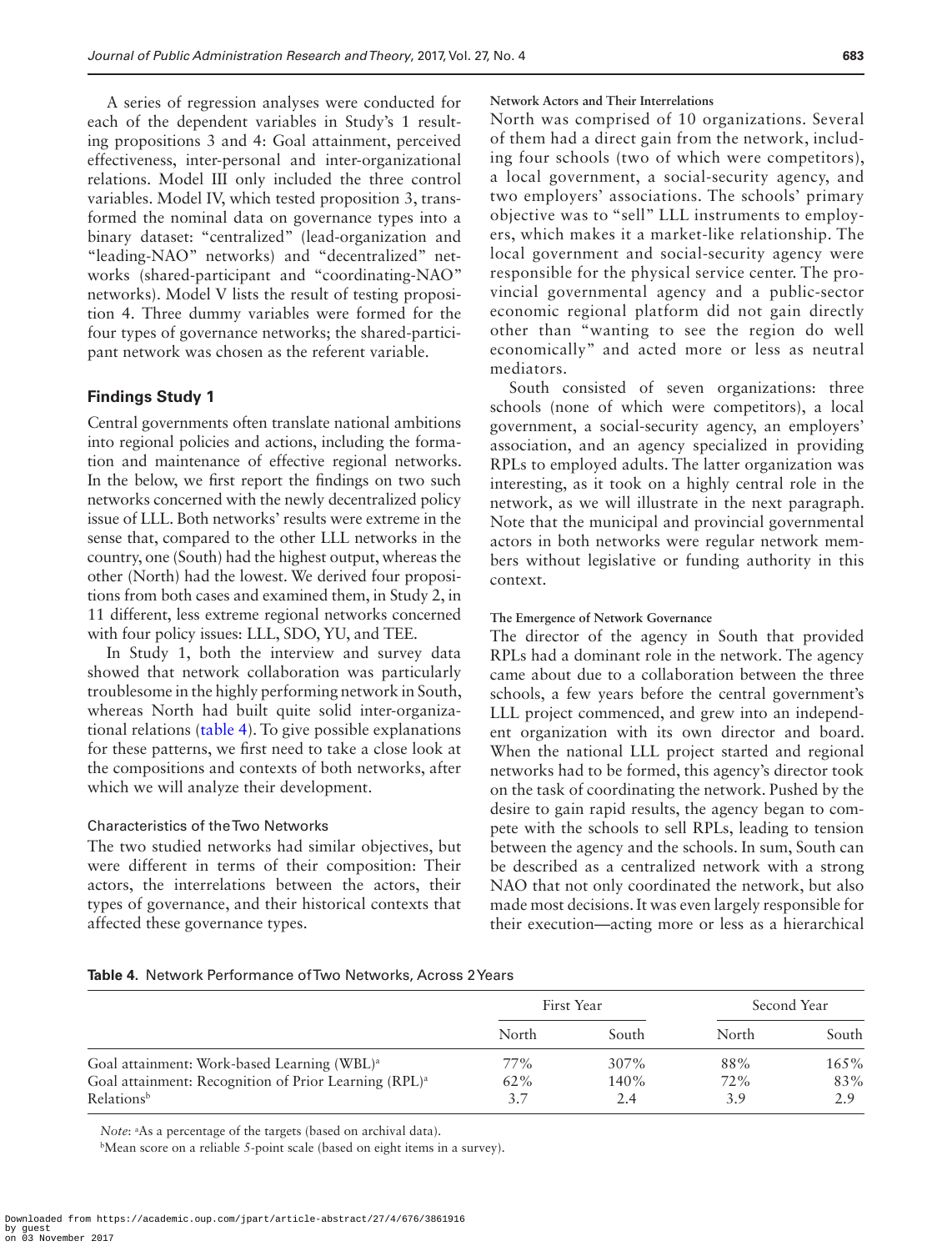leader. The central role of the NAO in South is depicted in [figure 1.](#page-6-0) [5](#page-8-0)

No such agency existed in North. The network actors, who knew each other from previous projects, had decided earlier on to develop and execute the activities collectively. In terms of governance, North can be described as a NAO-governed network. In this case, the NAO was someone embedded in a social-security agency. This agency had two individuals acting in the network: One representing the organization, and one who was given a coordinating role. The latter's salary was paid by all the other organizations collectively, where her role was a neutral, trustworthy coordinator. This network is visualized as a decentralized network, with multiple actors in the network's core: two vocational schools, the local government, the NAO, and the provincial government ([figure 1\)](#page-6-0).

## An Extreme-case Analysis

In addition to the historical and governance contexts of the two networks, we specify three of their developmental phases: (1) network formation, (2) implementation, and (3) evaluation and adaptation. Of course, these three phases are a simplification of the genuine development that networks go through, but for the purpose of recognizing patterns, this distinction identifies the differences between the two networks' life span.

## **Network Formation Phase**

In order to gain the funding for the LLL project, South's RPL-agency had to broaden its focus substantially, by (1) including job seekers as a target group (in addition to those already employed), (2) going beyond the industrial sector, and (3) incorporating WBL as an addition LLL instrument. Intensive collaboration with other partners, such as the local government and a social-security agency, was necessary for success. However, although the network members in South had committed to the network (by signing a covenant with the Ministry), the RPL-agency continued, in practice, its routine activity. Little effort was put into building inter-organizational relations and the leading NAO went straight into implementation mode.

Conversely, North pursued network formation more seriously and took considerably longer than South. This was partly due to North having more network members than South, including several (competing) schools, which increased the need for a more delicate and collaborative process, and partly because all LLL

activities had to be built from scratch. Thanks to a number of individual school representatives who got along well and trusted each other, the North network was eventually able to make consensus-based agreements and establish good relations among the network actors, including all the schools ([table 4](#page-7-0)). The North network members felt that inter-personal trust among the schools' representatives compensated for an initial lack of institutional trust between the organizations.

## **Implementation Phase**

South rapidly gained an advantage during its first year: By realizing over 200% of its targets. This was partly due to luck, as several large firms in the region bought many RPLs for their employees, thereby boosting the realization of the network's initial targets. Also, the RPL-agency pushed hard to achieve the set targets. However, in order to do so, it took on many tasks that traditionally belonged to schools (e.g., the intake and testing of candidates), causing friction between the schools and the RPL-agency. Its focus on operational tasks left the agency little time to build strategic relationships with other network members. Local governments, the social-security provider, and the schools felt the distance; they did not see themselves as an equal network partner, but rather as in a vendor-customer type of relationship.

North's numerical results lagged behind. A reason was the aforementioned focus on establishing interorganizational relations, which meant it took quite a long time before the consensus-based decisions reached the implementation phase. An example of North's cooperative approach during implementation was that all partners contributed equally; each placing one of their employees in a front office for LLL clients. In comparison, although South had a similar front office, it was staffed by a single, externally hired employee.

## **Evaluation and Adaptation Phase**

At the start of the second project year, the networks were evaluated by the central government. South was refunded, but the government decided that the municipality should become more involved in the network, and ordered its alderman to take a seat on the RPLagency's board of directors. A second intervention was that the director of the RPL-agency was replaced. The new director delegated many of the operational tasks to schools and other network members, and focused on improving inter-organizational relations and commitment.

North's funding request was denied by central government at the beginning of the second year. Their request had been written by an external advisor, and after that initial rejection the network members decided to write a fresh proposal. To this end, four

<span id="page-8-0"></span><sup>5</sup> The two networks' visualizations, based on the interaction frequency, were very similar to the visualizations based on the criterion influence in decision-making. The latter two are, therefore, not presented in this article.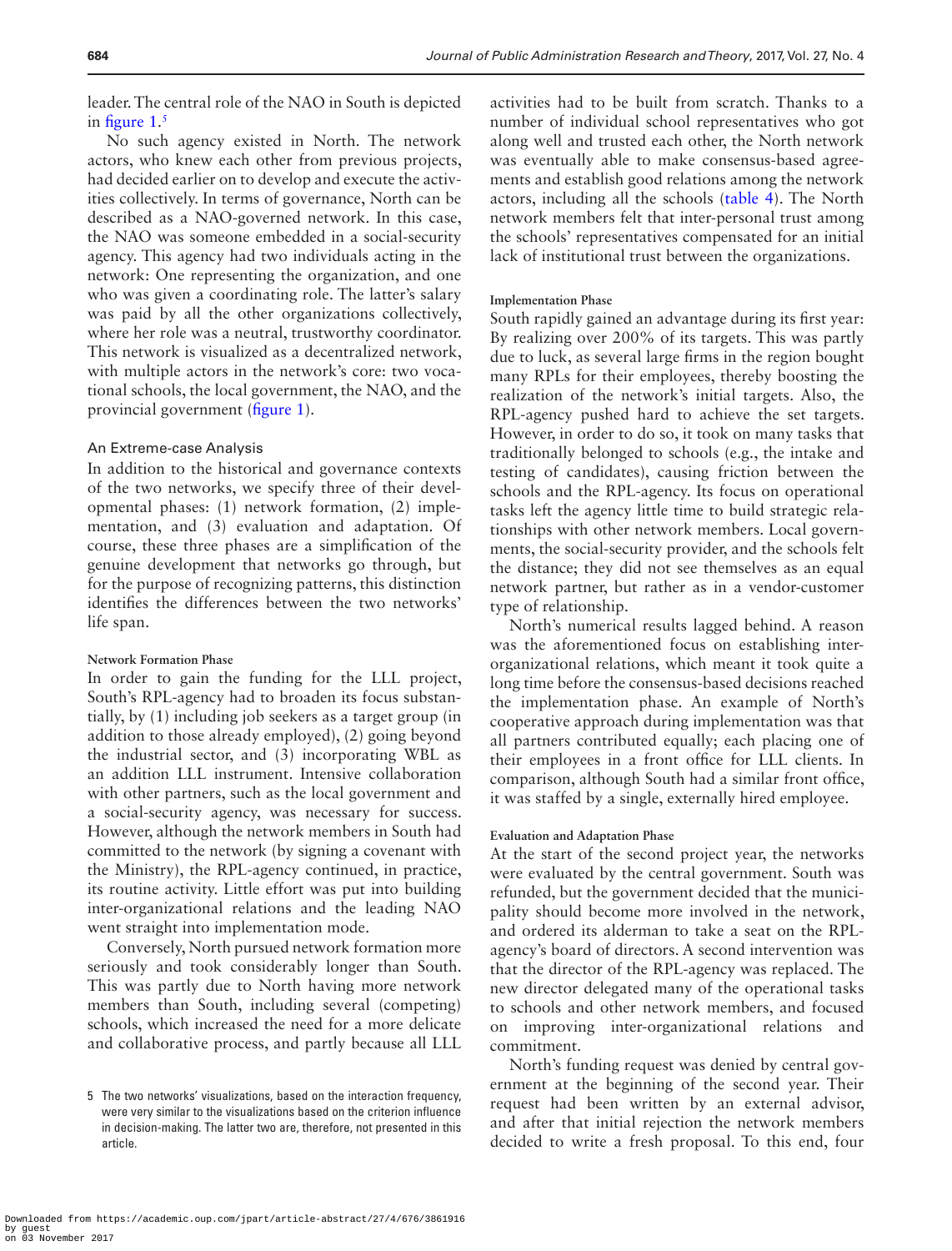representatives of the entire network locked themselves in a hotel for a few days. According to the participants of this high-pressure team, they also learned much in that process about each other's objectives, organizational values and perspectives. That better level of understanding made them think of issues from a group perspective. The joint strategic writing had a positive effect on both the quality of the proposal, their collaboration and their commitment toward the proposal—which got refunded.

## Propositions

South's first year was characterized by strong results, but its rapid commencement was associated with network difficulties that threatened its continuity. North's network building efforts led to unmet targets at the end of the first year. It seems, therefore, that investing in the realization of quantitative targets can take time away from building good, trust-based relations among network partners. Similarly, investing time and energy in establishing inter-organizational relations may take time away from gaining quick visible wins. We postulate therefore that:

P1A. High goal attainment may be obtained at the expense of building network relations. P1B. Network relations may be obtained at the expense of attaining goals.

In the second year, South still performed better than North, in terms of attaining its quantitative targets, whereas North still scored higher than South on cooperation satisfaction. However, the differences between the two networks became less extreme. The two networks became more alike and started to perform well in both respects. These findings led to the proposition that network relations and goal attainment may be at odds with each other only in the early life of a network. The second proposition is therefore:

P2. As networks mature, the tension between goal attainment and establishing high-quality network relations may diminish.

Of course, 2 or 3 years is a relatively short timeframe. However, since these networks received funding on a year-to-year basis, with a maximum of 4 years, it was a real and relevant timeframe for them: The networks had to perform well and prepare for continuance in the next period. In their in-depth study of two inter-organizational networks, [Human and Provan \(2000\)](#page-15-1) found a similar pattern, in the sense that the network that appeared to be most successful in the early stages of its existence, experienced most difficulties in its perceived legitimacy, relations, commitment and trust later on eventually leading to its demise.

The network literature suggests that in order for a shared-participant network to implement and attain its decisions, while simultaneously keeping members involved and committed, requires a high level of cooperation and communication (Provan and Kenis 2008). Networks led by a single leading actor may be more efficient and effective, in the short run, because implementation can start sooner due to shorter decision-making and discussion time [\(Provan and Milward 1995](#page-15-28); [Vollenberg,](#page-15-5)  [Raab and Kenis 2007](#page-15-5)). This led to the postulation:

P3. Decentralized networks have high-quality network relations, but low levels of goal attainment. Centralized networks have high goal attainment, but low-quality network relations.

Considering the specific role of the NAO in South, who took on many of the decision-making tasks and executions, in contrast to the more facilitating NAO in North, we provide an alternative proposition:

P4. Network Administrative Organizations with a coordinating role foster high-quality network relations. NAOs with a leading role stimulate goal attainment. Although we were unable to ascertain in Study 1 precisely how contextual factors, such as the regional economic situations, affected the variance, the various data sources provided consistent evidence, corroborating the insight that both network age and type of governance may explain the patterns found. A larger study was conducted in order to explore the contextual factors further.

## **Findings Study 2**

#### Results Versus Relations?

The case-by-case analysis of the interview data showed that two of the 11 networks were lagging behind even though their relations were reportedly good, whereas in another network, the results were high, but the relations were described as troublesome or poorly developed. Thus, there was a noticeable discrepancy in 3 of the 11 networks, between the network relations and the perceived effectiveness. Some respondents spontaneously mentioned that; in their view, a strong focus on realizing targets collided with collaboration or long-term results.

"The aim of region West, to establish a sustainable infrastructure for lifelong learning, is – in my view – at odds with realizing targets quickly." [School representative in West]

"Quantitative targets can have a negative effect when people do not invest in culture and lack a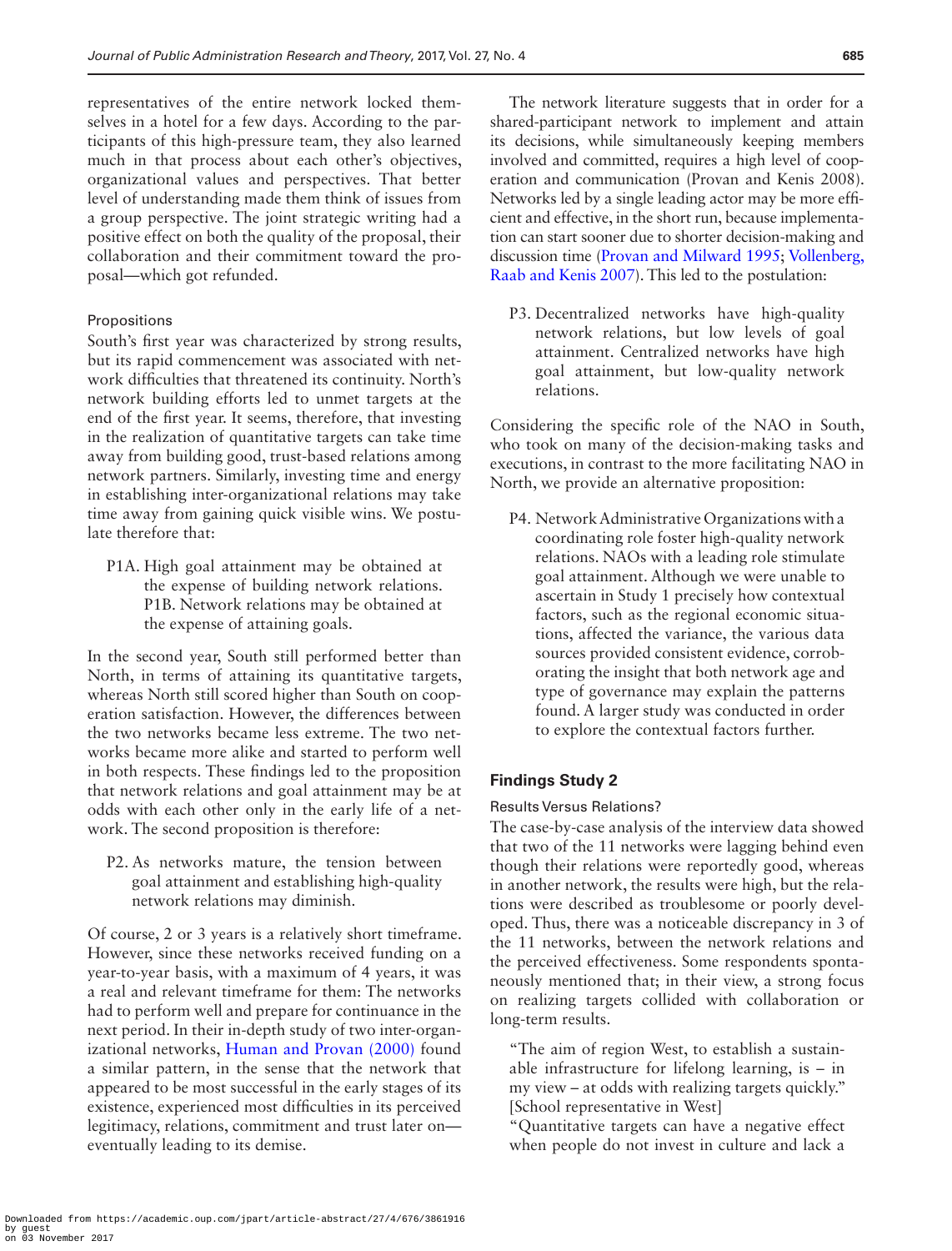long-term vision. Targets must be realized now: since that is what the network gets paid for." [School representative in East]

A correlation analysis showed that goal attainment correlated negatively with inter-personal relations (*r* = −.36, *p* < .05; [table 5](#page-10-0)). Goal attainment and interorganizational relations had a non-significant negative correlation. Therefore, propositions 1A and 1B are partially supported: In network-settings, high goal attainment may be obtained at the expense of building high-quality inter-personal relations; and high-quality inter-personal relations may be built at the expense of attaining goals. When network effectiveness is defined from the stakeholders' perspectives, the correlations between perceived effectiveness and inter-personal  $(r = .44, p < .01)$  and inter-organizational relations  $(r = .68, p < .001)$  are positive. An explanation for these findings is that the perceived effectiveness measure did not merely focus on the targets "here and now", but incorporated future expectations, which require adequate relationships.

Relevant to note is the lack of significant relations between the objective measure of goal attainment and the subjective measure of perceived effectiveness ([table 5](#page-10-0)). A paired sample *t*-test shows a significant difference in goal attainment  $(M = 2.85, SD = 1.03)$  and perceived effectiveness scores  $(M = 3.45, SD = .71;$ *t*(34) =  $-2.84$ , *p* =  $.008$ ). A case-by-case comparison of the objective and subjective data further illustrated that perceived effectiveness was relatively high compared to goal attainment in the North and South networks. Conversely, perceived effectiveness in the relatively strong performing East region appeared to be underestimated. In West, both variables were equally high. Studies on organizational and managerial performance have shown that individuals' perceptions

often overestimate the level of performance ([Bazerman](#page-14-17)  [2005;](#page-14-17) [Meier and O'Toole 2012\)](#page-15-43). An explanation for such a presumed "false positive" may be that network actors value other indicators more when objective results are lacking; conversely, actors who are confident about the actual output dare to be more critical about other effectiveness indicators.

## Network Age

Proposition 2 states that as networks mature, the tension between high goal attainment and high-quality network relations diminishes. Therefore, six 1-year-old networks were compared to five 2-year-old ones. The difference between 1-year- and 2-year-old networks is small and may seem insignificant, but it is relevant in this particular context. The networks were funded per year; they had to re-apply for their continuance. The funding regulations created a "pressure cooker-effect," which meant that processes which would normally take a few years to develop, were sped up. Overall, goal attainment was higher in first-year than in secondyear networks. Interview accounts of what was going on in the networks showed this was due to "easy pickings," an effect that is often found in social studies. For example, during the first year, the SDO-networks were largely involved in bringing recently dropped-out youths back into the school system, which was relatively easy and required little extensive collaboration. In subsequent years, the collaborative effort had to be extended so as to identify and redirect the more persistent school-avoiding youths.

In order to assess proposition 2, the tension between goal attainment and inter-personal relations was calculated and treated as the dependent variable. The first multiple regression model showed that the control variables explained little variance in tension (Adjusted

|                                          | Mean | <b>SD</b> | 1.        | 2.       | 3.       | 4.       | 5.        | 6.        | 7.       | 8.      |
|------------------------------------------|------|-----------|-----------|----------|----------|----------|-----------|-----------|----------|---------|
| 1. Goal attainment                       | 2.92 | 1.04      |           |          |          |          |           |           |          |         |
| 2. Perceived<br>effectiveness            | 3.45 | 0.09      | 0.03      |          |          |          |           |           |          |         |
| 3. Inter-personal<br>relations           | 3.81 | 0.64      | $-0.36*$  | $0.44**$ |          |          |           |           |          |         |
| 4. Inter-<br>organizational<br>relations | 3.49 | 0.59      | $-0.18$   | $0.68**$ | $0.50**$ |          |           |           |          |         |
| 5. Age                                   | 0.60 | 0.50      | $-0.22$   | $0.45**$ | 0.23     | 0.34     |           |           |          |         |
| 6. Type of network<br>governance         | 2.60 | 1.06      | $-0.57**$ | $0.36*$  | $0.37*$  | $0.49*$  | $0.64**$  |           |          |         |
| 7. Size                                  | 0.29 | 0.46      | $-0.02$   | $-0.10$  | $-0.25$  | $-0.23$  | 0.00      | $-0.42*$  |          |         |
| 8. Sector                                | 0.54 | 0.51      | $0.52**$  | $-0.40*$ | $-0.41*$ | $-0.40*$ | $-0.75**$ | $-0.79**$ | $0.45**$ |         |
| 9. Regional context                      | 0.11 | 0.32      | $0.37*$   | 0.16     | 0.09     | 0.01     | 0.11      | $-0.29$   | $-0.23$  | $-0.21$ |

<span id="page-10-0"></span>**Table 5.** Descriptive Statistics and Correlations for the Dependent, Predictive, and Control Variables

*Note*: \**p* < .05; \*\**p* < .01.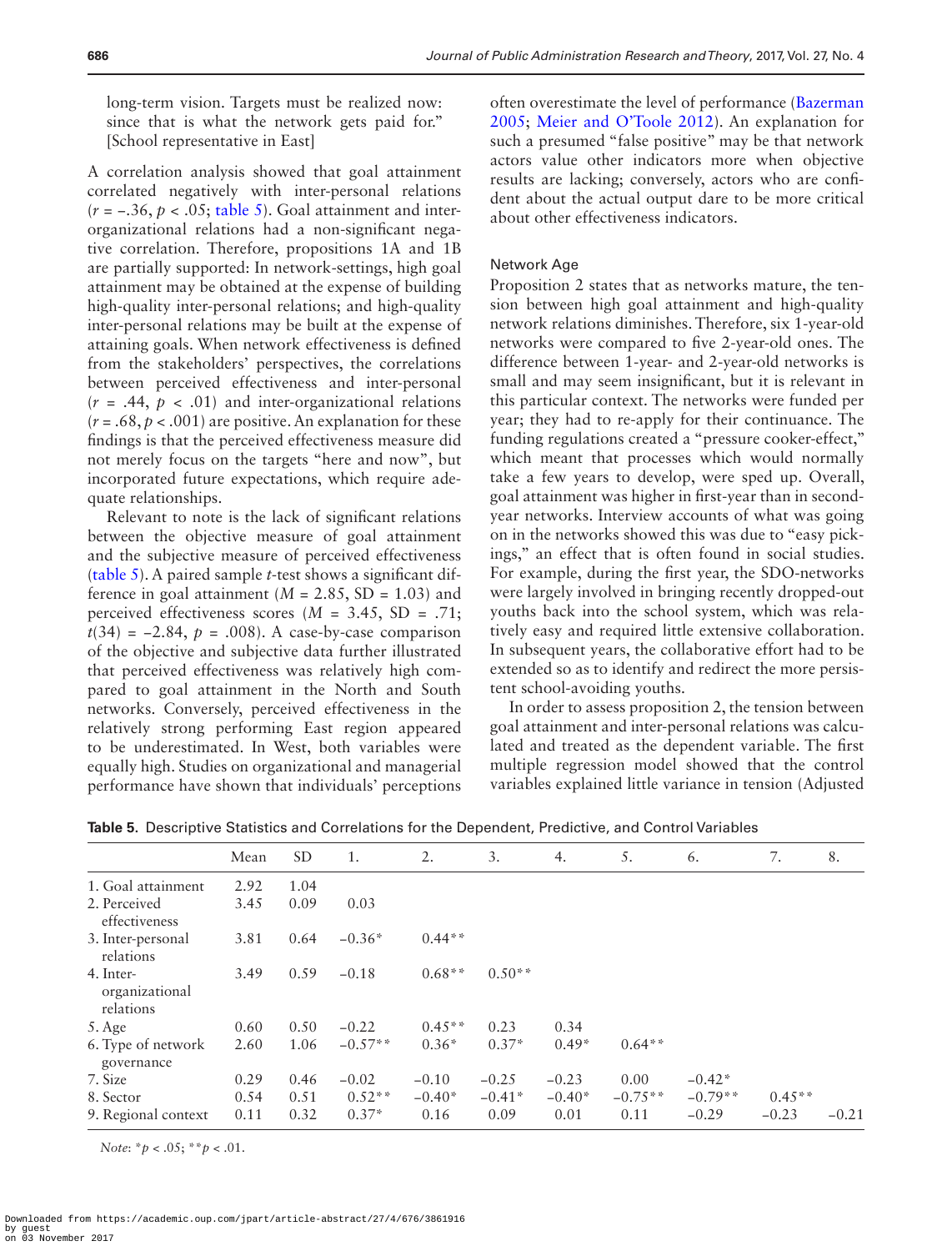$R^2 = 20\%, F(4.32) = 3.707, p < .05$ ; [table 6\)](#page-11-0). When age was included, as done in Model II, the explanatory power rose to  $36.7\%$  (*F*(4.32) =  $5.645$ , *p* < .001). The results support the proposition that older networks experience less tension between realizing goals and establishing inter-personal relations, compared to younger ones.

No significant effects were found for the possible tension between results and inter-organizational relations. Thus, the following refined proposition 2 received support: The tension between obtaining high goal attainment and establishing inter-personal relations diminishes as networks mature. This can be explained by the fact that no extensive collaboration is required in networks' "easy pickings" phase, where people can be fairly successful while acting independently. The more complex networks require intensive collaboration. Consequently, more needs to be invested in the links between members, resulting in reduced tension between results and relations.

## Centralized Versus Decentralized Networks

In order to address proposition 3, about the effect of centralization, regression models were ran with four dependent variables: goal attainment, perceived effectiveness, inter-personal and inter-organizational relations. Significant models were found for goal attainment. This means that network centralization may not affect network relations or stakeholder perceptions of network effectiveness.

Model III shows the effect of the control variables on goal attainment ([table 7\)](#page-11-1). The control variables explained a lot of the variance (Adjusted  $R^2 = 50.9\%$ , *p* < .001). Multi-sectoral networks were associated with higher goal attainment than were public networks. Also, in a region with better than average circumstances goal attainment was higher compared to less fortunate regions. On adding the centralization variable, the explanatory power increased slightly, to 53.9%, but centralization was not significant. We

<span id="page-11-0"></span>**Table 6.** Regression Results of Network Age on the Tension Between Goal Attainment and Inter-Personal Relations

|                  | Model I  | Model II  |
|------------------|----------|-----------|
| Network sector   | $-0.41$  | $-1.33**$ |
| Network size     | 0.52     | $0.99**$  |
| Regional context | $-1.01*$ | $-0.97**$ |
| Network age      |          | $-1.01**$ |
| Constant         | $1.01**$ | $1.98**$  |
| F-stat           | $3.72*$  | $5.65**$  |
| Adjusted $R^2$   | 20.2%    | 36.7%     |
|                  |          |           |

*Note*: \**p* < .05; \*\**p* < .01.

therefore find no statistical support for the proposition that the level of centralization affects goal attainment.

## Governance and the Role of a NAO

Proposition 4 is an alternative to proposition 3. It postulates that network effectiveness and relations are affected by the specific type of governance, by taking the precise role of the NAO into account. A recurring pattern was noted in the qualitative interview data: NAO-governed networks either did far better or worse compared to the lead-organization and shared-participant governed networks. The crucial factor appeared to be: The precise role of the NAO. Network members in regions where the NAO had only a coordination role (leaving decision-making to the actual network members) felt more ownership, interacted more actively with one another, and seemed more strongly committed to the objectives and tasks at hand. In East, for example, a NAO was responsible for coordinating three distinct networks (YU, TEE, and LLL), and this was frequently noted as an important factor for success. In West, an independent agency coordinated the SDO-network, to the satisfaction of the other network members.

"There are many employment-related initiatives in [East]. Luckily, we have a good structure here where many of these networks come together. [Name inter-municipal agency] employs the network leaders who coordinate the network and chair meetings, et cetera. As we literally share a hallway, we [the network leaders of the LLL, YU and TEE networks] are able to connect our overlapping project goals and see how we can help one another." [Network leader, East]

"Collaborating with other schools and municipalities is not always easy. […] It helps a lot that [name NAO] acts as a mediator to make sure we

<span id="page-11-1"></span>**Table 7.** Regression Results of Network Centralization and Network Governance on Goal Attainment

|                   | Model III | Model IV  | Model V   |
|-------------------|-----------|-----------|-----------|
| Network sector    | $1.37**$  | $1.42**$  | $1.31**$  |
| Network size      | $-0.50$   | $-0.45$   | $-0.09$   |
| Regional context  | $1.39**$  | $1.45**$  | $1.64**$  |
| Centralization    |           | 0.49      |           |
| Leading-NAO       |           |           | $-1.15*$  |
| $ref = shared$ -  |           |           |           |
| participant)      |           |           |           |
| Coordinating-NAO  |           |           | 0.43      |
| Lead-organization |           |           | $0.89**$  |
| Constant          | $2.27**$  | $1.83**$  | $2.01**$  |
| F-stat            | $12.72**$ | $10.94**$ | $24.38**$ |
| Adjusted $R^2$    | 50.9%     | 53.9%     | 80.5%     |

*Note*: The variables placed in italics are dummy variables.  $**p* < .05; ***p* < .01.$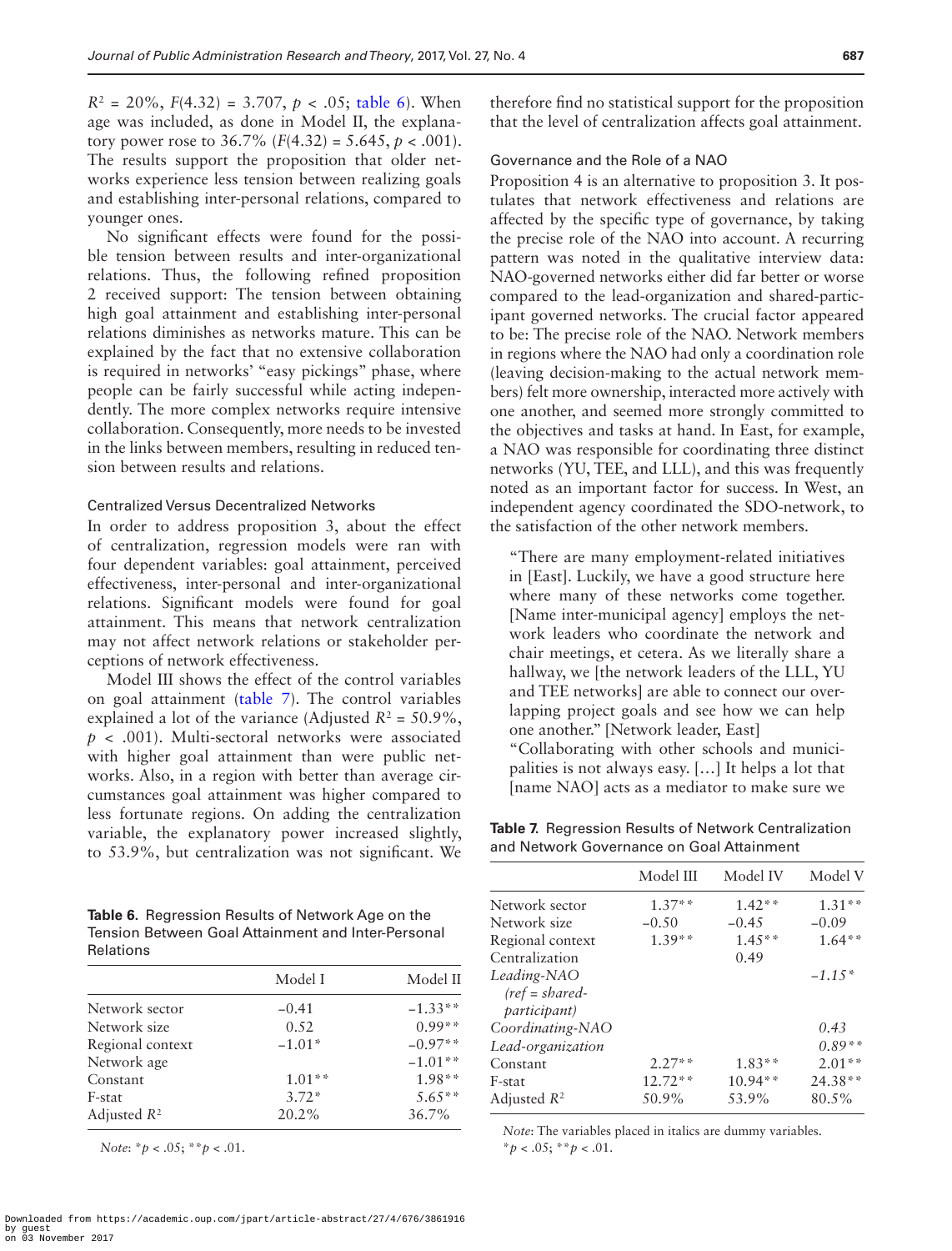meet on a regular basis to make decisions, and also checks whether we all do the agreed tasks." [Vocational school, West]

In contrast, instances were found in other networks where a NAO acted as the leader. In the YU network in South, the central government pulled the over-active NAO out of the project after the first year (which was similar to what had happened in the LLL case in Study 1).

"The external agency that managed the network slowly took over. More and more externals were shipped in and as they did most of the necessary work, the network partners became less involved. After a while, the results were poor and the central government decided to intervene. I was then asked to become project leader, also as an external actor, but with the explicit instruction to coordinate and stimulate rather than to make decisions." [Network leader, South]

A case-by-case comparison of the networks shows that both coordinating-NAO networks and lead-organization networks did relatively well at realizing goals and establishing network relations simultaneously ([table 8\)](#page-12-0). Shared-participant networks scored low on goal attainment, but had solid inter-organizational relations, which is similar to what was found in Study 1. In contrast to Study 1, however, leading-NAO networks underperformed in both respects.

Model V in table 7 offers the results after examining proposition 4. On comparing it to Model III, which only had control variables, the explanatory power rose to 80.5% ( $p < .001$ ) when the type of governance was included. Leading-NAO networks and shared-participant networks scored lowest on goal attainment, whereas lead-organization networks and networks with coordinating-NAOs scored the highest  $(F(6.34) = 24.4, p < .001)$ . Network governance only affected goal attainment; no significant statistical effects were established for perceived effectiveness and network relations.

An interesting side-effect was found for the control variable, network sector. Multi-sectoral networks

did better in terms of goal attainment  $(F(1.34) = 11.9)$ ,  $p \lt 0.01$ , whereas the public ones performed better in inter-personal  $(F(1.32) = 6.3, p < .05)$  and interorganizational relations  $(F(1.32) = 6.0, p < .05)$ , as well as perceived effectiveness  $(F(1.32) = 5.8, p < .05)$ . This is intriguing, as scholars have often assumed that multi-sectoral collaboration is more effective, since the knowledge and resources of several sectors are combined [\(Gazley and Brudney 2007](#page-15-44); [Selsky and Parker](#page-15-45)  [2005\)](#page-15-45). However, multi-sectoral collaboration can be less effective when there is tension between institutional logics [\(Andrews and Entwise 2010;](#page-14-18) [Herranz](#page-15-46)  [2008\)](#page-15-46). The present findings suggest that collaboration is easier among public actors, whereas private actors may propel multi-sectoral networks to attain their goals.

## **Discussion**

#### Summary and Contributions

Although "good networking" is frequently assumed to be associated with "good results," we show that both phenomena may develop in non-linear ways. This insight supports other studies on collaborative networks; they showed that a strong focus on results may come at the expense of developing network relationships (e.g., [Currie and Suhomlinova 2006](#page-14-0); [Human](#page-15-1)  [and Provan 2000](#page-15-1)). We illustrate in our research how focusing on good relations may undermine achieving results—at least in the short run: The tension between results and relations tends to decrease over time. At first sight, this might suggest that it hardly matters how members behave. Networks' poor results can be improved in the future, whereas troubled relations in a network are less easily repairable. This implies a network's ability to achieve good results by investing in network relations may well be a higher priority than a focus on short-term results.

Network centralization is not found to be related to goal attainment. This may seem contrary to the [Provan and Milward \(1995\)](#page-15-28) finding, that centralization through a core agency is associated with higher network effectiveness. Our results offer a specification of their pattern: Centralization is associated with higher

<span id="page-12-0"></span>**Table 8.** Descriptive Statistics of Network Effectiveness and Relations per Governance Type

| Type of Governance | N  | Goal<br>Attainment<br>Mean $(SD)$ | Perceived<br><b>Effectiveness</b><br>Mean $(SD)$ | Inter-Personal<br><b>Relations</b><br>Mean $(SD)$ | Inter-Organizational<br>Relations<br>Mean $(SD)$ |
|--------------------|----|-----------------------------------|--------------------------------------------------|---------------------------------------------------|--------------------------------------------------|
| Coordinating-NAO   | 17 | 3.76(0.56)                        | 3.40(0.69)                                       | 3.61(0.59)                                        | 3.36(0.53)                                       |
| Lead-organization  | 3  | 3.33(0.58)                        | 3.75(0.49)                                       | 3.75(0.35)                                        | 3.83(0.00)                                       |
| Leading-NAO        | 4  | 2.50(1.00)                        | 2.75(1.13)                                       | 3.50(0.90)                                        | 2.78(0.63)                                       |
| Shared-participant | 11 | 2.00(0.00)                        | 3.74(0.49)                                       | 4.10(0.62)                                        | 3.72(0.55)                                       |
| Total/mean         | 35 | 3.03(0.95)                        | 3.47(0.70)                                       | 3.77(0.64)                                        | 3.45(0.58)                                       |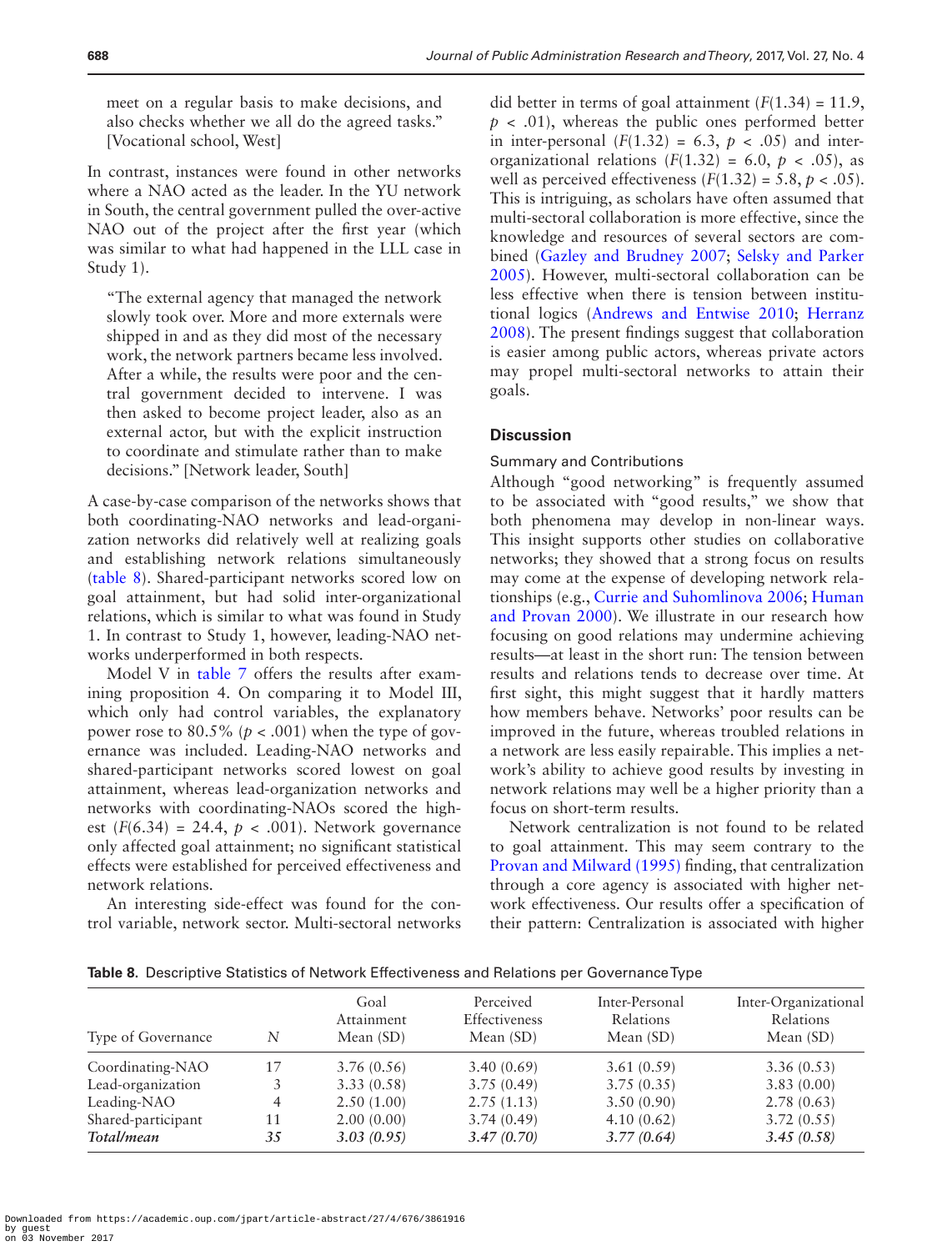effectiveness (i.e., goal attainment) when a lead-organization runs the network. However, when a NAO acts as a lead-organization, it is associated with lower effectiveness. Our findings suggest that it is not so much a matter of whether a network is centralized or not, but depends on: the behavior of the central actor, whether this central role is accepted by others, and whether the other network actors are still committed and involved, with a high sense of network ownership. Network results and relations thus seem to vary a great deal depending on the role-type of the NAO: Coordinating or leading. Although the literature acknowledges three basic types of network governance ([Provan and Kenis 2008\)](#page-15-3), these findings suggest that there may be at least four (i.e., lead-organization, shared-participant, leading-NAO, and coordinating-NAO-governed networks)—and network governance should perhaps be thought of as a continuum rather than as categorical types.

Although the theory on network governance predominantly concerns the organization of networks, the actions and behaviors of network actors with a leading or coordinating role offer additional understanding of both network governance and predictors of network effectiveness. This insight links the literature on network governance to that of network leadership. The latter includes characteristics and behaviors of network leaders, whereas the former includes network characteristics that may allow more or less effective networking through, for example, shared vision and trust ([Clarke 2013](#page-14-19); [Li, Wang and Chen 2008](#page-15-47)). We believe that both literatures can benefit from each another. First, as illustrated in the above, by taking leadership behaviors into account, the network governance perspective can be enriched by the network leadership literature. Secondly, by explicitly taking the identity of the coordinating or leading actor into account, the network governance perspective may enrich the network leadership literature. Thirdly, both literatures may benefit from taking the broader network context into account: as we saw in our context, the national government loomed over the regional networks from the outside, which affected their internal dynamics. Thus, in the future, network governance and leadership should be intertwined further.

The findings also contribute to the scholarly discussion on what constitutes network effectiveness. In order to assess network effectiveness, two measures were used: The objective measure of the number of targets realized, and a subjective measure of network members' perceptions of effectiveness. Many network members rated the perceived effectiveness of their networks relatively high, and little variation was found—most likely because of false positives and negatives ([Meier and O'Toole](#page-15-43)  [2012](#page-15-43)). Hence, the two measures behaved in very different ways. They were not correlated and no significant

regression results were established for perceived effectiveness. Nevertheless, we believe that including stakeholder perceptions about performance provides a better and more complete picture, when used concomitantly with objective data. Future research should improve perceived effectiveness measurements. First, it would be particularly valuable to measure the actual rather than the predicted network continuity, using longitudinal network datasets that continue after the temporary or external funding has dried up. Second, future research on perceived network effectiveness should, ideally, not only use multiple criteria. It should also ask the various actors to evaluate their relative importance [\(Klijn 2007\)](#page-15-16), especially when using surveys across various network contexts. And third, it would be best to also include data from the clients, to rate the quality of the services obtained ([Provan and Milward 1995](#page-15-28)).

### Implications for Practitioners

The result that having a NAO in a network is beneficial for funding actors, as long as the role is merely coordinating and facilitating, is highly relevant as this implies that monitoring and evaluating should not be merely based on goal attainment, but also on a check of actual involvement of other network members and the behavior of the NAO. The findings also imply that if funding actors put too much pressure on network actors to achieve numerical results, they may spoil long-term network objectives. Practitioners should thus be cautious about realizing high goal attainment at the expense of good network relations: Networks should be given time to develop.

## Limitations and Future Research

The main limitation of the research reported herein pertains to the survey data; there were few statistically significant results for the relations and perceived effectiveness factors. Nevertheless, the other evidence from the two studies, from all 13 networks, was consistent and meaningful. By drawing from both the quantitative and qualitative data, the studies offer rich insights into organizing top–down stimulated regional networks.

Secondly, in Study 2 we compared 1- and 2-yearold networks, which are both still very young. The fact that we found differences between those networks is an indicator that network age might indeed be a relevant factor for explaining variance in network performance. Possibly, the aging effect diminishes after a certain amount of time: Compared to the differences between 1-year- and 2-year-old networks, the difference between 10-year and 10-year-old ones is likely to be negligible. A larger, longitudinal dataset, consisting of greater variation in the maturity of the networks may offer richer insights into the link between networks' relational quality and their results.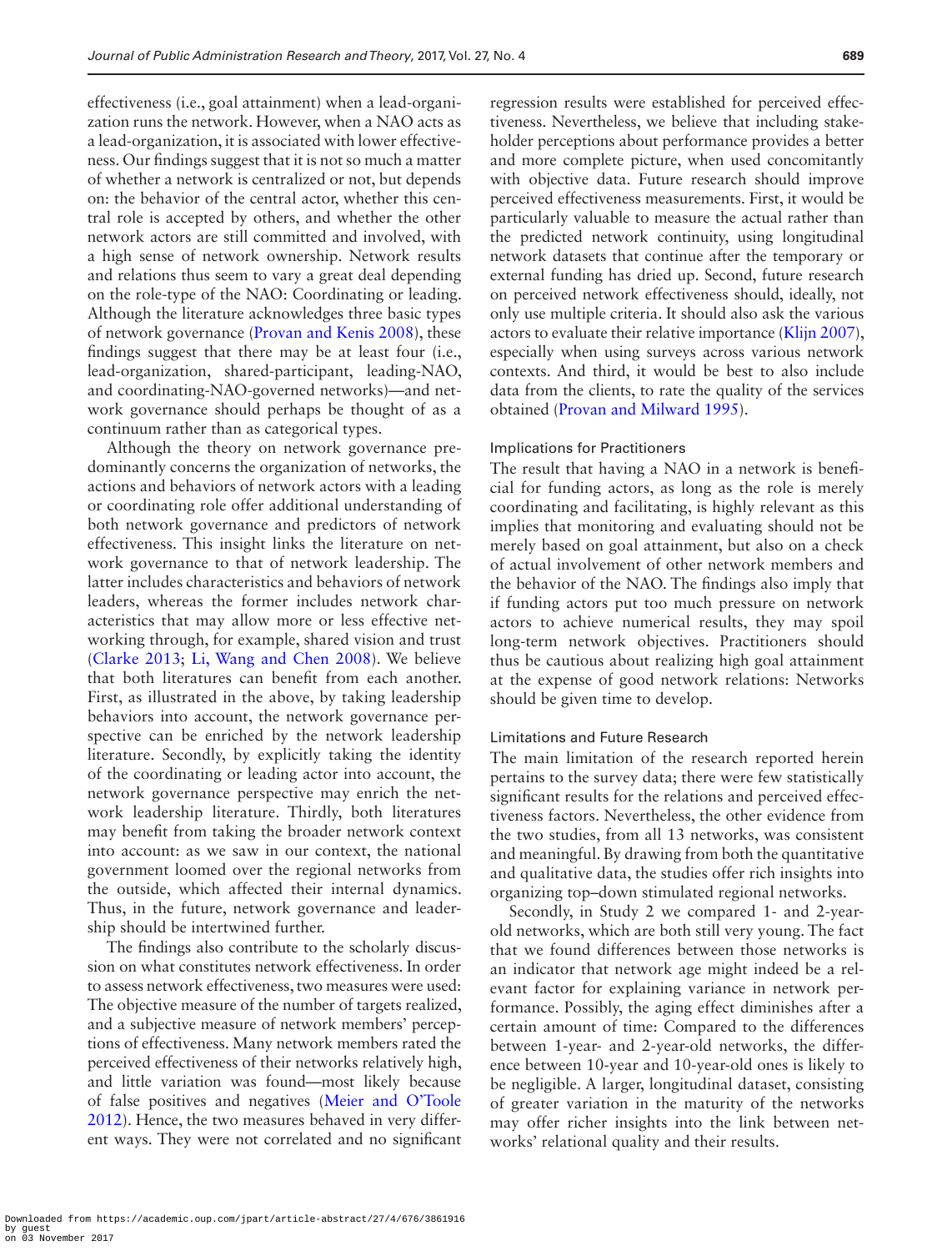Third, this study equated networks' contexts with regional contexts. The historical context, in terms of prior activities and relations, are shown to have an important effect on how the networks emerge and perform. Hence, this variable should be systematically included in future (quantitative) analyses [\(Currie et al.](#page-14-7)  [2011\)](#page-14-7). More generally, future research on network effectiveness should incorporate multiple measures that are suitable for assessing both the short-term and long-term objectives of networks. These goals should be measured longitudinally, as we revealed that attaining quantitative targets and developing stable network relations are likely to occur non-synchronically. Regional networks that are translating and implementing national policies must be given the time to develop and evolve; carefully designed studies must trace if and how both task-based outcomes and relations might become balanced over the lifetimes of networks.

In terms of generalizability of the results, it should be noted that our sample consisted of top–down stimulated networks. The findings are probably not unique to the Dutch context, nor to the policy areas of education and employment. In many Western countries, regional or local networks are a means for central government to translate national-level policies into regional or local actions, with variations of policy contexts and social services, including (mental) healthcare of the elderly, homeless, and youth [\(Bazzoli et al.](#page-14-2)  [2003;](#page-14-2) [Conrad et al. 2003;](#page-14-2) [Lemaire and Provan 2009;](#page-15-7) [Mitchell and Shortell 2000\)](#page-15-24). Collaborative networks, that experience a shadow of hierarchy and are pressurized with performance measurements [\(Scharpf 1997\)](#page-15-26), often have to balance between realizing predetermined targets and establishing relations among its members. Networks that emerge bottom–up may not experience any tension, since such networks may not be pressurized in terms of output; in that case, they can develop more easily their relations and achieve their goals simultaneously.

#### Concluding Remarks

On the short run, a service-implementation network may report high results despite, or in some cases even because, neglecting network relations. For the continuation of such a network's services, beyond temporary external funding, establishing high-quality network relations are found here of greater importance than obtaining results. First, because relations may be less easily repairable, and second, because networks with troubled relations are less likely to continue at all when external stimulation fades. A NAO may play a crucial role in balancing relations and results, by facilitating and coordinating the network, stimulating network ownership of other members, and by not taking over; the behavioral role of "the spider in the web" can thus make a network-performance difference.

## **Supplementary Material**

Supplementary data is available at the *Journal of Public Administration Research and Theory* online.

## **References**

- <span id="page-14-5"></span>Agranoff, Robert, and Michael McGuire. 2001. Big questions in public network management research. *Journal of Public Administration Research and Theory* **11**:295–326.
- <span id="page-14-6"></span>Agranoff, Robert, and Michael McGuire. 2003. *Collaborative public management: New strategies for local governments*. Washington, DC: Georgetown Univ. Press.
- <span id="page-14-13"></span>Allen, Natalie J., and John P. Meyer. 1990. The measurement and antecedents of affective, continuance and normative commitment to the organization. *Journal of Occupational Psychology* **63**:1–18.
- <span id="page-14-8"></span>Alter, Catherine, and Jerald Hage. 1993. *Organizations working together*. Newbury Park, CA: Sage Publications.
- <span id="page-14-18"></span>Andrews, Rhys, and Tom Entwise. 2010. Does cross-sectoral partnership deliver? An empirical exploration of public service effectiveness, efficiency and equity. *Journal of Public Administration Research and Theory* **20**:679–701.
- <span id="page-14-3"></span>Atkinson, Roger 1999. Project management cost, time and quality: Two best guesses and a phenomenon, it's time to accept other success criteria. *International Journal of Project Management* **17**:337–42.
- <span id="page-14-10"></span>Barzelay, Michael, Francisco Gaetani, Juan C.C. Velard, and Guillermo Cejudo. 2003. Research on public management policy change in the Latin American region: A conceptual framework and methodological guide. *International Public Management Review* **4**:20–42.
- <span id="page-14-17"></span>Bazerman, Max H. 2005. *Judgment in managerial decision making*, *6th ed.* New York, NY: John Wiley and Sons.
- <span id="page-14-2"></span>Bazzoli, Gloria J., Elizabeth Casey, Jeffrey A. Alexander, Douglas A. Conrad, Stephen M. Shortell, Shoshanna Sofaer, *et al.* 2003. Collaborative initiatives: Where the rubber meets the road in community partnerships. *Medical Care Research and Review* **60**:63–94.
- <span id="page-14-14"></span>Borgatti, Stephen P., Martin G. Everett, and Linton C. Freeman. 2002. *UCINET for Windows: Software for social network analysis (Version 6)*. Boston, MA: Analytic Technologies.
- <span id="page-14-11"></span>Burt, Ronald S., and Michael J. Minor. 1983. *Applied network analysis: A methodological introduction*. Beverly Hills, CA: Sage.
- <span id="page-14-1"></span>Burt, Ronald S. 2000. The network structure of social capital. *Research in Organizational Behavior* **22**:345–423.
- <span id="page-14-15"></span>Brandes, Ulrik, and Dorothea Wagner. 2004. Visone: Analysis and visualization of social networks. In *Graph Drawing Software*, ed. Michael Jünger and Petra Mutzel, 321–40. Berlin, Germany: Springer.
- <span id="page-14-12"></span>Chatman, Jennifer A., and Frances J. Flynn. 2001. The influence of demographic heterogeneity on the emergence and consequences of cooperative norms in work teams. *Academy of Management Journal* **44**:956–74.
- <span id="page-14-19"></span>Clarke, Nicholas. 2013. Model of complexity leadership development. *Human Resource Development International* **16**:135–50.
- <span id="page-14-16"></span>Cohen, Jacob, Patricia Cohen, Stephen G. West, and Leona S. Aiken. 2013. *Applied multiple regression/correlation analysis for the behavioral sciences*. Mahwah, NJ, Routledge.
- <span id="page-14-9"></span>Conrad, Douglas A., Sarah H. Cave, Martha Lucas, Jennifer Harville, Stephen M. Shortell, Gloria Bazzoli, *et al*. 2003. Community care networks: Linking vision to outcomes for community health improvements. *Medical Care Research* **60**:95–129.
- <span id="page-14-4"></span>Cooke-Davies, Terry. 2002. The "real" success factors on projects. *International Journal of Project Management* **20**:185–90.
- Currie, Graeme, Inger Boyett, and Olga Suhomlinova. 2005. Transformational leadership within secondary schools in England: A panacea for organisational ills? *Public Administration* **83**:265–96.
- <span id="page-14-0"></span>Currie, Graeme and Olga Suhomlinova. 2006. The impact of institutional forces upon knowledge sharing in the UK NHS: The triumph of professional power and the inconsistency of policy. *Public Administration* **84**:1–30.
- <span id="page-14-7"></span>Currie, Graeme, Suzana Grubnic, and Ron Hodges. 2011. Leadership in public service networks: Antecedents, process and outcome. *Public Administration* **89**:242–64.